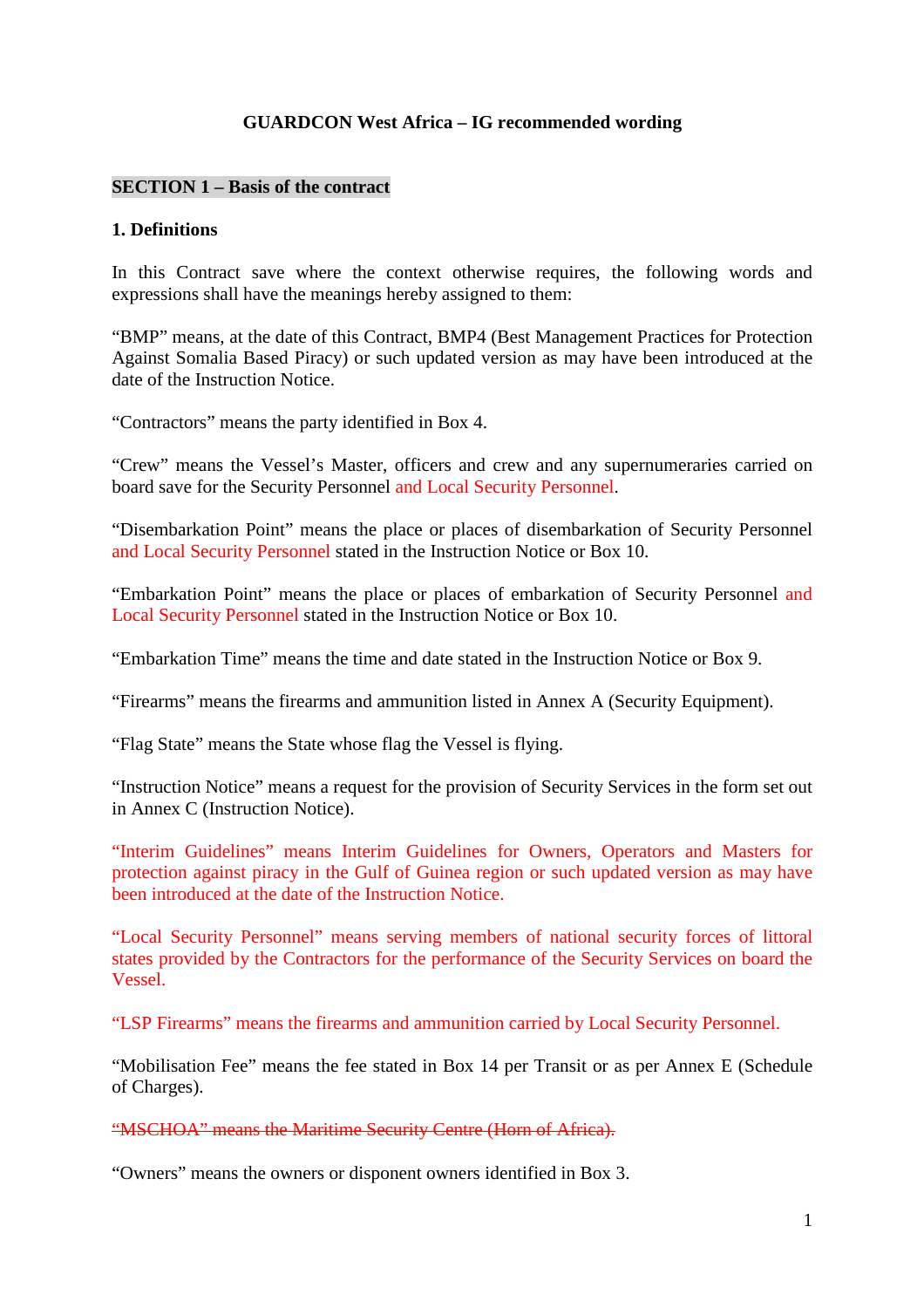"Permits" means, as the context requires, permits, certificates, licences, consents, authorisations, permissions, approvals and visas.

"Rules for the Use of Force" means the rules under which the Security Personnel shall act as set out in Annex B (Rules for the Use of Force) and in accordance with Clause 8 (Master's Authority and Division of Responsibilities).

"Security Equipment" means the equipment listed in Annex A (Security Equipment), including the Firearms, if any, for avoidance of doubt excluding LSP Firearms.

"Security Personnel" means the personnel directly engaged or employed by the Contractors for the performance of the Security Services on board the Vessel, for avoidance of doubt excluding Local Security Personnel.

"Security Services" means the services specified in Box 7 and Clause 3 (Security Services) and all other functions performed by the Contractors under the terms of this Contract.

"Standard Operating Procedures" means the Contractors' standard operating procedures in accordance with which the Security Personnel will provide the Security Services as set out in Annex F (Standard Operating Procedures).

"STCW" means the International Convention on Standards of Training, Certification and Watchkeeping for Seafarers, 1978, as amended in 1995 and 2010 and any amendment thereto or substitution thereof.

"Team Leader" means a member of the Security Personnel designated by the Contractors as team leader and identified to the Owners.

"Transit" means any voyage under this Contract or for which an Instruction Notice has been issued by the Owners for the provision of the Security Services.

"UKMTO" means the UK Maritime Trade Operations office in Dubai.

"Vessel" means the vessel or vessels details of which are set out in Box 5 or in the Instruction Notice.

#### **2. Commencement, Appointment and Duration**

**(a)** With effect from the date stated in Box 2 for the commencement of the Contract the Owners hereby appoint the Contractors and the Contractors hereby agree to provide Security Services to the Vessel.

**(b)** If for a Single Transit as stated in Box 6(i), this Contract shall terminate upon disembarkation of the Security Personnel and Local Security Personnel and the Security Equipment and LSP Firearms, unless earlier terminated in accordance with Clause 19 (Cancellation and Termination). If for Multiple Transits as stated in Box 6(ii), this Contract shall have an initial term of twelve (12) months from the date stated in Box 2 and thereafter shall continue in force until terminated by either party giving not less than thirty (30) days'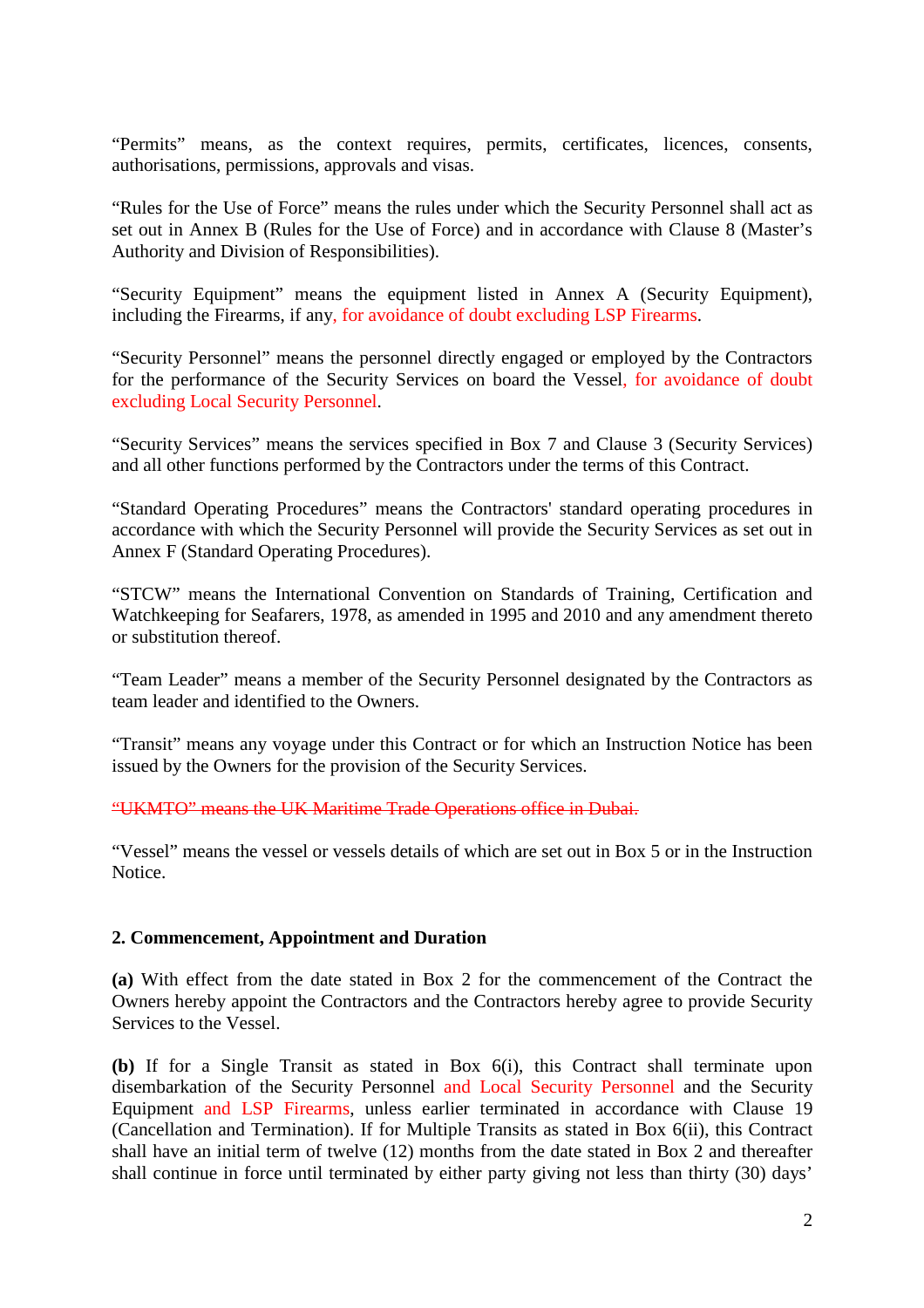notice to the other party (whereupon this Contract shall terminate, unless a Transit is then underway in which case this Contract shall terminate upon final disembarkation of the Security Personnel and Local Security Personnel, the Security Equipment and LSP Firearms), unless earlier terminated in accordance with Clause 19 (Cancellation and Termination).

**(c)** This Contract is not an exclusive appointment of the Contractors and if used for Multiple Transits the Owners do not guarantee a minimum number of Transits per year.

### **SECTION 2 – Security Services**

### **3. Security Services**

The Contractors shall provide the Owners with Security Personnel for a Transit comprising of a minimum of a four (4) man team consisting of one (1) Team Leader and three (3) or more Security Personnel or, where Local Security Personnel are to be provided, one Team Leader and four (4) or more Local Security Personnel, and who shall undertake the following:

**(a)** embark the Vessel at the Embarkation Point at the Embarkation Time and accompany the Vessel to the Disembarkation Point;

**(b)** protect and defend the Vessel during Transit against any actual, perceived or threatened acts of piracy and/or violent robbery and/or capture/seizure. Such means shall include the use of Security Equipment, and where Local Security Personnel are to be provided, LSP Firearms, where appropriate and always in accordance with the Rules for the Use of Force, relevant national laws and Standard Operating Procedures (as may be provided by the Contractors to the Owners); and

**(c)** act, during the Transit, upon the lawful instructions of the Master.

(d) notwithstanding any other provisions of this Contract, the Owners accept that the Contractors do not have the same degree of control over Local Security Personnel as they do over the Security Personnel. Whilst the Contractors will use their best endeavours to ensure that Local Security Personnel act upon the lawful instructions of the Master, act in accordance with the directions of the Security Personnel act in accordance with the Rules for the Use of Force and provide the Security Services with reasonable skill and care, the Contractors do not warrant that Local Security Personnel will provide the Security Services with reasonable skill and care.

### **4. Engagement of Security Services**

If this Contract is for Multiple Transits according to Box 6(ii), the Owners shall notify the Contractors of their requirement for Security Services by issuing an Instruction Notice. The Contractors shall be obliged to provide Security Services for Transits only within the geographical scope of operation stated in Box 8 and provided such Instruction Notice is not issued less than seventy-two (72) hours prior the Embarkation Time.

## **5. Change of Specification of Security Services**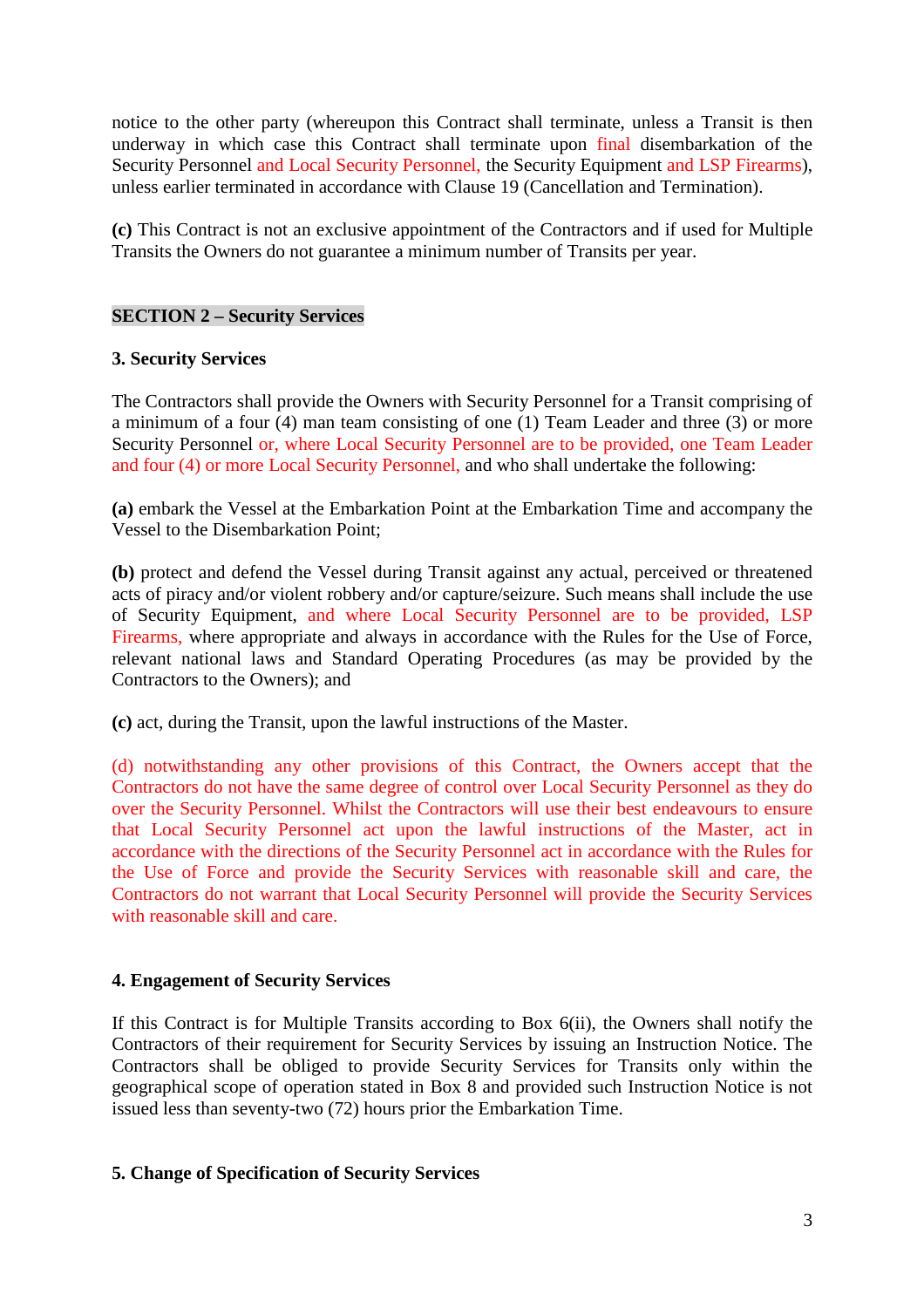If either party reasonably considers changes are required to the specification of the Security Services to conform to any applicable law or regulatory requirement that may be brought in or enacted from time to time, that party shall implement such changes provided that nothing in this Clause shall require the Owners to agree fewer Security Personnel or higher fees under this Contract.

## **SECTION 3 – Obligations and Responsibilities**

### **6. Contractors' Obligations and Responsibilities**

**(a)** The Contractors undertake to provide the Security Services using all reasonable skill and care and their responsibilities shall include the following (and other responsibilities as may be agreed):

**(i)** providing general guidance to the Crew and also carrying out such drills, training and preparations for the Transit as the Contractors may recommend to the Master and the Master may agree;

**(ii)** advising and/or assisting with the hardening of the Vessel in accordance with Owners' instructions and, where applicable, in accordance with the guidance of BMP and the Interim Guidelines;

**(iii)** monitoring suspicious vessels or craft during the Transit;

**(iv)** advising the Master on security-related routeing issues;

**(v)** assisting the Master in liaising with UKMTO and MSCHOA and other the appropriate local authorities as appropriate and reporting incidents in accordance with the relevant procedures set out in BMP and in the Interim Guidelines;

**(vi)** providing post-Transit reports to the Owners;

(vii) ensuring that at no time the Crew are permitted to handle Firearms or LSP Firearms;

**(viii)** providing and maintaining the resources to perform the Security Services in accordance with the terms of this Contract:

**(ix)** establishing and maintaining an operational point of contact available twenty-four (24) hours a day prior to and during the deployment of the Security Personnel and Local Security Personnel to deal with operational issues and queries arising out of the performance of the Security Services, whose contact details are as stated in Box 21; and

**(x)** arranging transportation from the Vessel, at their cost, of sick or injured Security Personnel and Local Security Personnel.

**(b)** The Contractors shall provide suitably qualified, trained and experienced Security Personnel for the Vessel as required by the Owners and undertake that: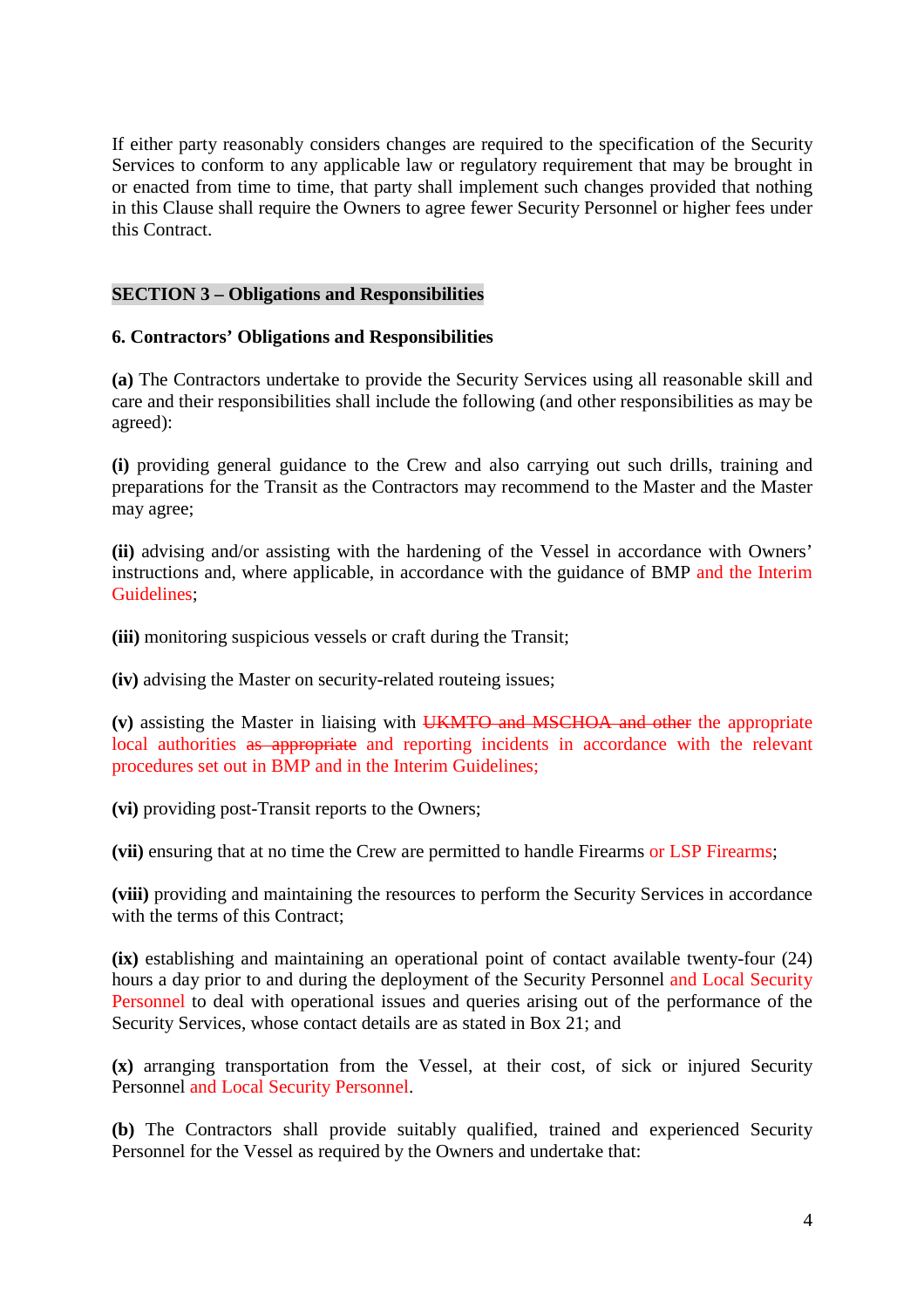**(i)** each of the Security Personnel has:

**(1)** passed a medical examination with a qualified doctor certifying that they are fit for the duties for which they are engaged and are in possession of valid medical certificates (ENG1 Medical or equivalent) issued in accordance with Flag State requirements or such higher standard of medical examination as may be agreed with the Owners. In the absence of any applicable Flag State requirements the medical certificate shall be valid at the time the respective Security Personnel member arrives on board the Vessel and shall be maintained for the duration of their service on board the Vessel;

**(2)** relevant STCW and, where applicable, BMP training;

**(3)** relevant experience and suitable training in the use and carriage of the Firearms, if any, and the other Security Equipment and all necessary personal handling licences and certificates;

**(4)** a valid passport, appropriate visas, and a yellow fever card;

**(5)** no criminal convictions that would ordinarily preclude them from applying for and/or holding a firearms certificate or equivalent from their country of origin and on request they shall produce substantiating evidence of such checks/certificates;

**(6)** prior military or law enforcement service or other service acceptable to the Owners;

**(7)** not been discharged for any disciplinary reasons from military, law enforcement or other service;

**(8)** a command of the common working language between members of the Security Personnel and the Master, and has a command of the English language; in each case of a standard to enable him to perform his duties safely; and

**(9)** a level of mental and physical fitness appropriate to the provision of the Security Services in the circumstances contemplated by this Contract;

**(ii)** the Team Leader has prior experience of performing services equivalent to the Security Services on board a merchant vessel; and at least one member of the Security Personnel has been trained in first aid trauma treatment.

**(c)** The Contractors shall:

**(i)** provide and maintain insurance in accordance with Clause 12 (Insurance Policies);

**(ii)** be responsible for the management of the Security Personnel and Local Security Personnel, for the payment of salaries and all other benefits and emoluments and/or all other payments whatsoever to the Security Personnel and for the provision of accident and medical expense insurance (in accordance with Clause 12 (Insurance Policies)) for the Security Personnel during the term of this Contract; and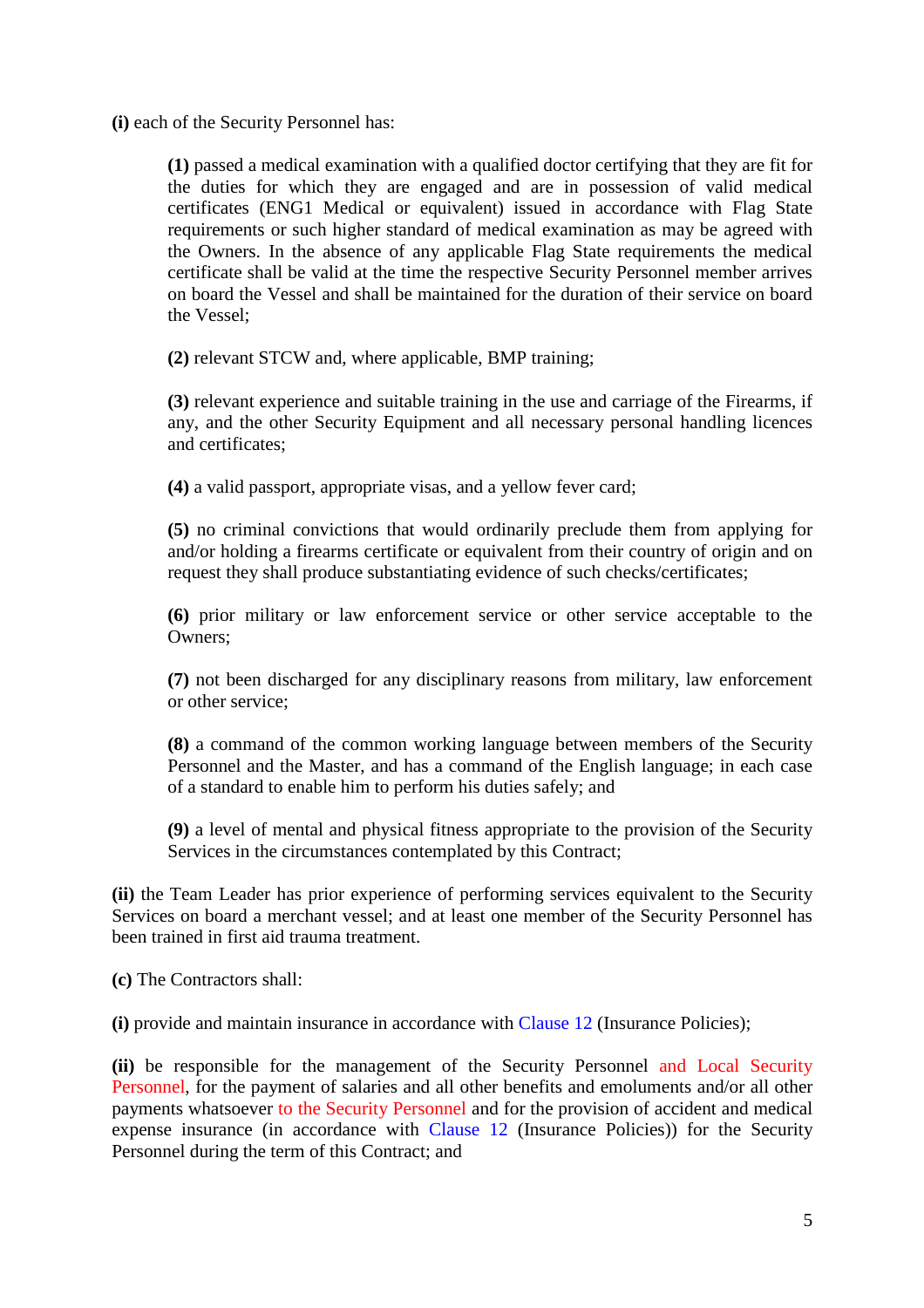**(iii)** provide the Security Equipment, compliant with all applicable rules and regulations, and maintained for the satisfactory provision of the Security Services on board the Vessel. The Security Equipment shall be securely transported to and from the Vessel at the Contractors' risk.

**(d)** Contractors' Right to Sub-Contract

**(i)** The Contractors shall not sub-contract any of their obligations hereunder, other than the provision of Local Security Personnel, without the prior written consent of the Owners. In the event of such permitted sub-contracting the Contractors shall remain fully liable for the due performance of their obligations under this Contract.

**(ii)** Where the Contractors sub-contract personnel (or a company substantially all of whose shares are owned by an individual) who are not in the direct employment of the Contractors (excluding Local Security Personnel), the Contractors shall ensure that such sub-contracted personnel agree to be bound by all the terms and conditions of this Contract.

**(iii)** The Contractors shall use their best endeavours to ensure that Local Security Personnel act upon the lawful instructions of the Master, act in accordance with the directions of the Security Personnel, act in accordance with the Rules for the Use of Force and provide the Security Services with reasonable skill and care, although do not warrant that Local Security Personnel will provide the Security Services with reasonable skill and care.

### **7. Owners' Obligations and Responsibilities**

The Owners' responsibilities shall consist of the following (and other responsibilities as may be agreed):

**(a)** paying all sums due to the Contractors punctually in accordance with the terms of this Contract;

**(b)** paying all usual voyage and Vessel expenses;

**(c)** supplying and paying for all materials required to harden the Vessel;

**(d)** ensuring that the Contractors are provided with such access to the Vessel and other premises as may be necessary for the provision of the Security Services and providing such information and materials as the Contractors may reasonably require to provide the Security Services (which the Owners shall use reasonable endeavours to ensure is accurate in all material respects);

**(e)** being responsible for informing all interested parties, including but not limited to Flag State, hull and machinery underwriters, P&I underwriters, war risk underwriters and charterers, that the Vessel will be protected by a security team, and of any other relevant details, including whether the Security Personnel will be armed or unarmed;

**(f)** liaising with UKMTO and MSCHOA as appropriate the appropriate local authorities and reporting incidents in accordance with the relevant procedures set out in the BMP and in the Interim Guidelines;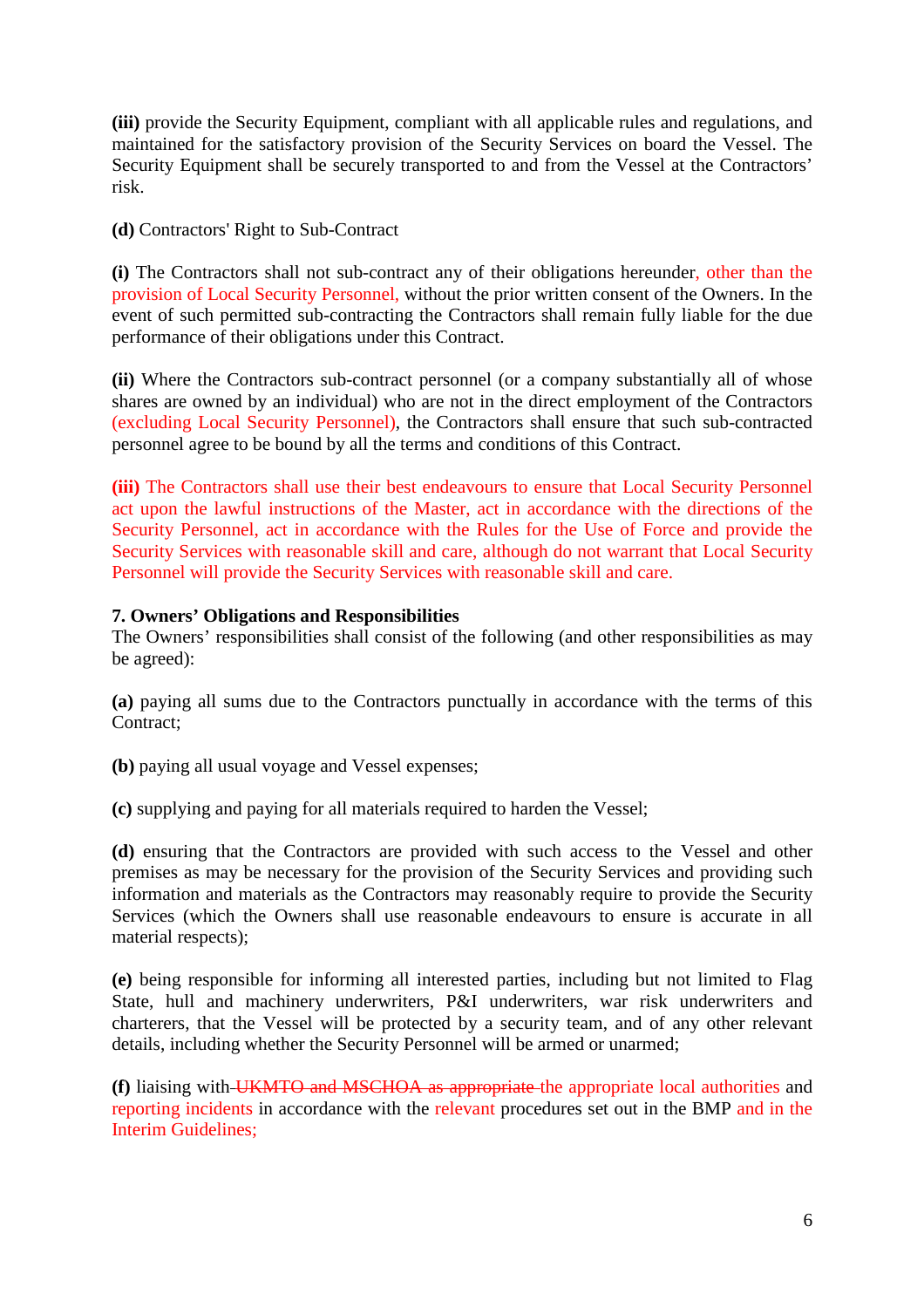**(g)** providing victualling and accommodation reasonably required for the Security Personnel and Local Security Personnel at the Owners' expense during the provision of the Security Services equivalent to that provided to the Vessel's officers;

**(h)** providing a secure location for the storage and safe-keeping of any Firearms on board, including LSP Firearms;

**(i)** deviating the Vessel at their cost to the nearest port or place for the purposes of the disembarkation of sick or injured Security Personnel and Local Security Personnel; and

**(j)** ensuring that the Security Personnel and Local Security Personnel are entered onto the Vessel's crew list as supernumeraries upon embarkation and are given ship-board familiarisation training.

### **SECTION 4 – Master's Authority, Division of Responsibilities and Hijacking**

### **8. Master's Authority and Division of Responsibilities**

**(a)** The Master shall, at all times throughout the duration of this Contract and the performance of the Security Services, have and retain ultimate responsibility for the safe navigation and overall command of the Vessel. Any decisions made by the Master shall be binding and the Contractors undertake to instruct the Security Personnel and Local Security Personnel accordingly.

**(b)** In the event of any actual, perceived or threatened act of piracy and/or violent robbery and/or capture/seizure by third parties the Team Leader shall advise the Master or (in the Master's absence) the Officer of the Watch that he or Local Security Personnel intend to invoke the Rules for the Use of Force.

**(c)** Each of the Security Personnel and Local Security Personnel shall always have the sole responsibility for any decision taken by him for the use of any force, including targeting and weapon discharge, always in accordance with the Rules for the Use of Force and applicable national law.

**(d)** Nothing in this Contract shall be construed as a derogation of the Master's authority under SOLAS. Accordingly, the Master retains the authority to order the Security Personnel and Local Security Personnel to cease firing under all circumstances. However, for the avoidance of doubt, nothing in this Clause shall compromise each of the Security Personnel and Local Security Personnel's right of self-defence in accordance with applicable national law.

## **9. Hijacking**

The Contractors do not guarantee the safety of the Vessel or Crew during the provision of the Security Services. If the Vessel is hijacked:

**(a)** The Contractors shall be entitled to be briefed by the Owners' Incident Management Team or other relevant person(s) in charge of the management of the hijacking incident. The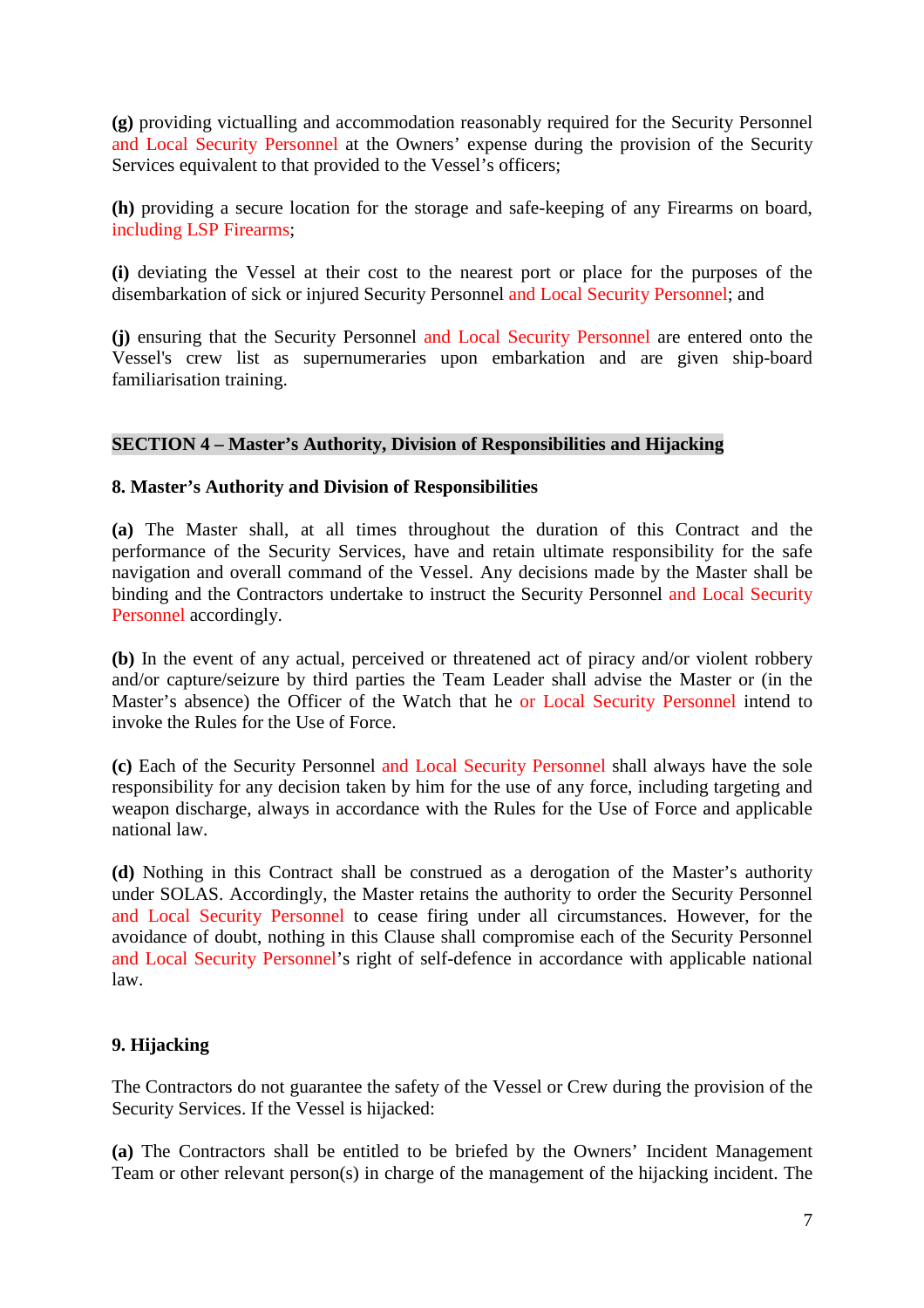Contractors shall be entitled to receive regular weekly reports as to the progress of the negotiations.

**(b)** The Contractors, Security Personnel and Local Security Personnel shall not do anything to endanger the lives of the Crew and/or other persons permitted by the Master to travel on board the Vessel.

**(c)** The Contractors shall be under no obligation to contribute to ransom payments to secure the release of the Vessel and Crew (whether or not the Security Personnel or Local Security Personnel are on board the Vessel at the time of release).

(d) The Security Personnel and Local Security Personnel shall be entitled to arrest and detain any hijacker provided that in doing so the Security Personnel and Local Security Personnel act in accordance with all applicable laws. If the Security Personnel, Local Security Personnel or the Crew arrest and detain any hijacker then the Contractors shall be responsible for the conduct of such detention subject to the overall responsibility of the Master.

(e) The Contractors shall ensure that the Security Personnel and Local Security Personnel conduct and supervise all detentions in accordance with the following principles:

(i) the minimum restraint necessary shall be used so as to preserve the safety of the Vessel, the Crew and the detainee(s);

(ii) all restraints shall be applied in accordance with manufacturers' guidelines and in any event so as not to cause any pain and so as to minimise discomfort;

(iii) all necessary medical treatment shall be provided to detainees insofar as the Security Personnel and Local Security Personnel's skills and equipment will allow;

(iv) detainees shall be provided with access to water and sanitary facilities on demand;

(v) detainees shall be provided with reasonable access to food;

(vi) no violence, threats of violence or interrogation shall be used against detainees;

(vii) no sensory deprivation or other forms of torture shall be used against detainees;

(viii) the detention shall be supervised and at all times consistent with the Master's instructions; and

(ix) the Security Personnel shall keep a full and accurate log of the detention.

(f) The Owners shall ensure that:

(i) the Master does not require the Security Personnel or Local Security Personnel to act inconsistently with the principles set out in Clause 9(e);

(ii) the Master complies with his obligations under Article 8 of the Convention for the Suppression of Unlawful Acts Against the Safety of Maritime Navigation 1988 ('SUA') in relation to transferring detainees to a State Party, as defined in SUA.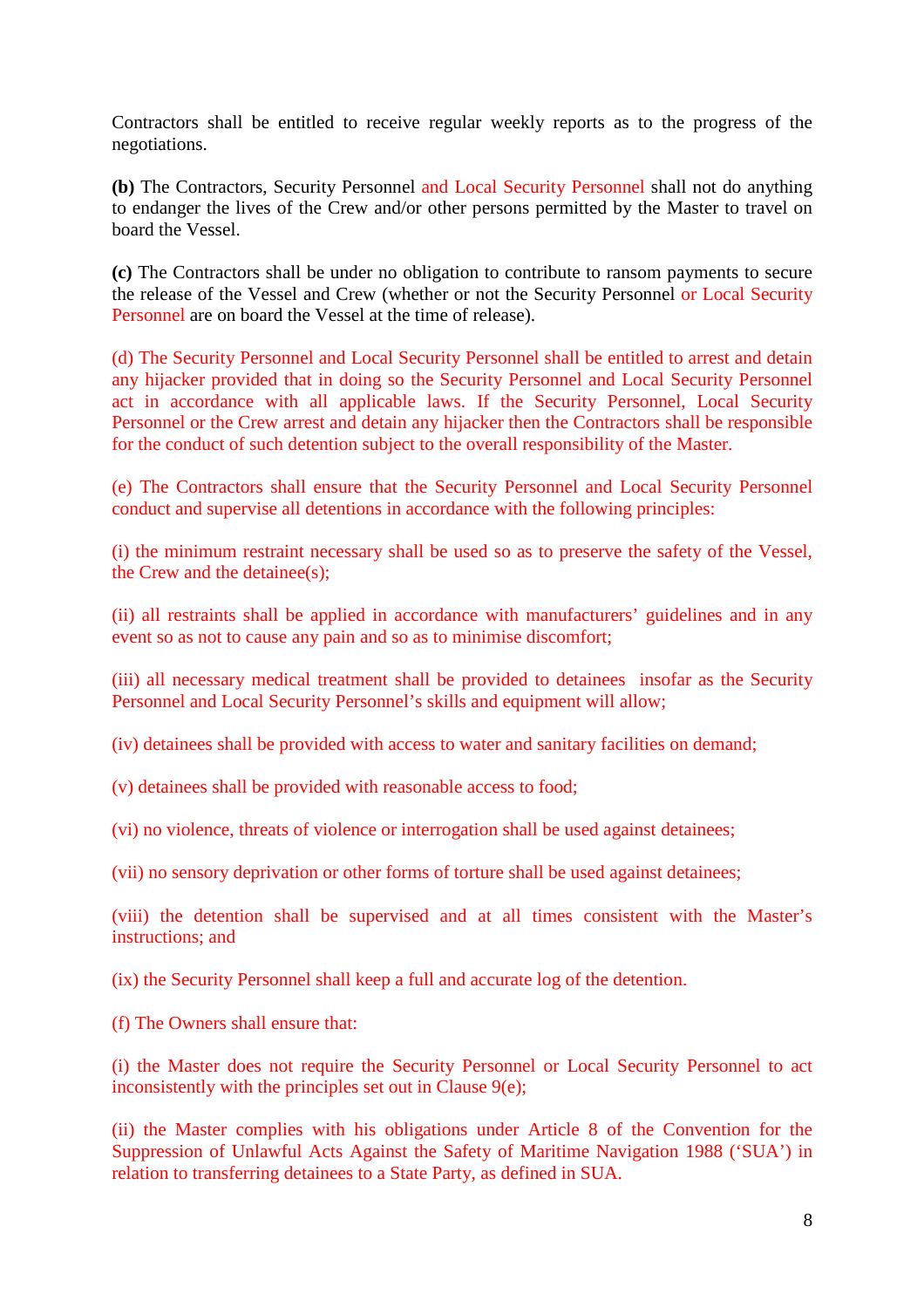(g) The Contractors shall support the Master's decisions in relation to his obligations referred to in clause 9(f)(ii) above.

### **SECTION 5 – Permits and Licences, Investigations and Claims**

### **10. Permits and Licences**

**(a)** The Owners shall obtain and maintain any and all Permits which may be required for the Vessel to carry the Security Personnel or Local Security Personnel on board the Vessel and/or for the performance of the Security Services on board the Vessel including the carriage and use of the Firearms, other Security Equipment and LSP Firearms.

**(b)** The Contractors shall obtain and maintain any and all Permits which may be required in order for the Contractors and the Security Personnel to undertake the Security Services using any Firearms and other Security Equipment save for LSP Firearms. Such Permits shall include (as necessary) those required under the laws of:

**(i)** the country of incorporation and/or operation of the Contractors;

**(ii)** the country in which each of the Security Personnel takes his nationality; and

**(iii)** the countries of Embarkation Point/Disembarkation Point.

**(c)** Details of Permits (as necessary) held by the Contractors for these purposes are set out in Box 11.

**(d)** For the avoidance of doubt:

**(i)** If the Owners have not obtained the required Permits in accordance with Sub-clause (a) above, the Owners shall indemnify the Contractors for any fines, penalties, losses, costs, legal fees and disbursements as a result of the Owners' failure to perform such obligations.

**(ii)** If the Contractors have not obtained the required Permits in accordance with Sub-clause (b) above, the Contractors shall indemnify the Owners for any fines, penalties, losses, costs, legal fees and disbursements as a result of the Contractors' failure to perform such obligations.

**(e)** Each party shall provide the other party with a copy of the required Permits upon request.

## **11. Investigations and Claims**

**(a)** Following any incident where a discharge of Firearms or LSP Firearms occurs, the Master and the Team Leader shall provide formal written records of the incident as may be required by applicable national law.

**(b)** If an incident takes place which leads to an investigation by the Owners and/or Flag State and/or other authorised body, the Contractors shall cooperate in such an investigation.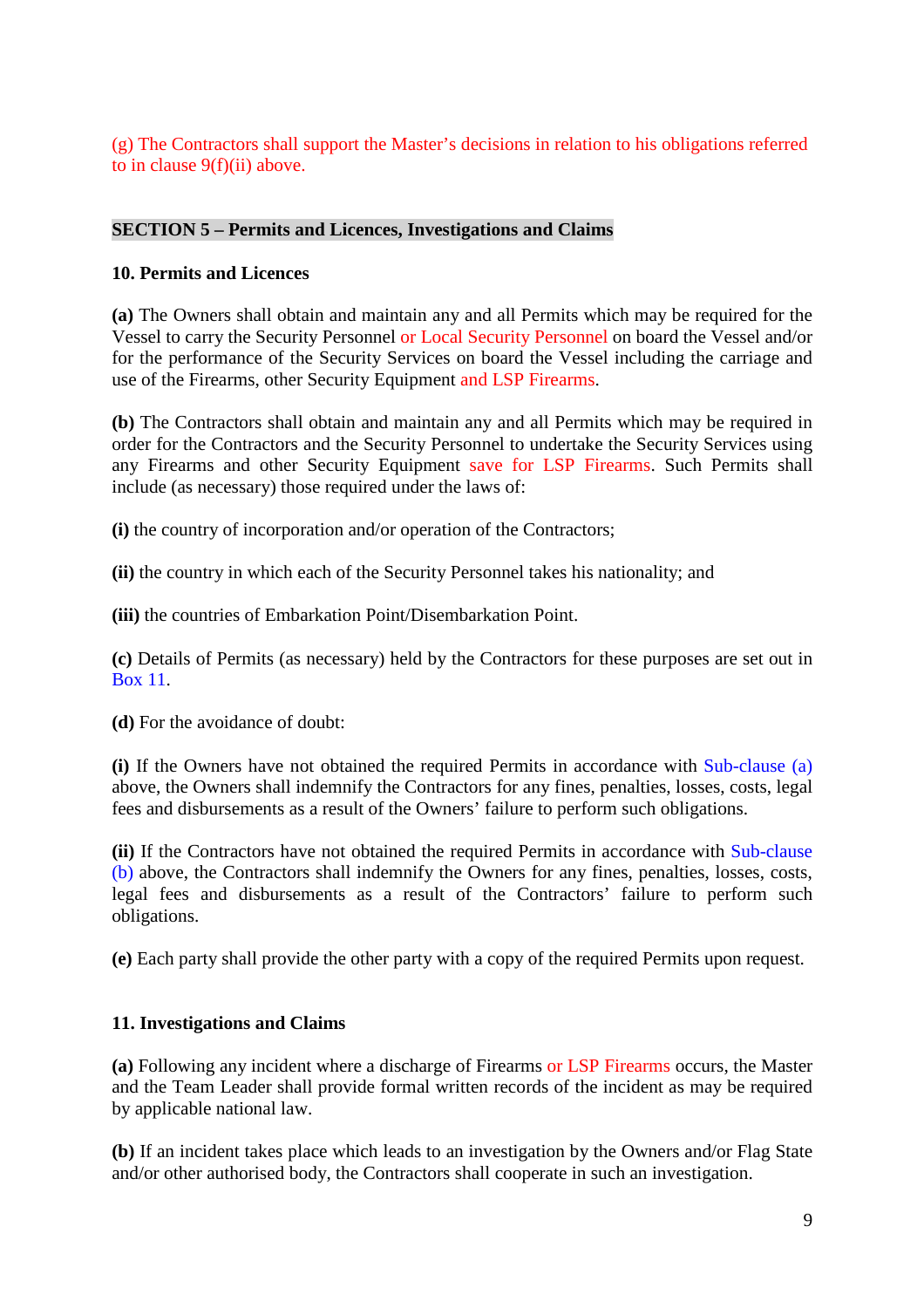**(c)** Each party shall assist the other party in defending any third party claims arising out of the provision of the Security Services, in which case the reasonable costs of such assistance shall be borne by the defending party.

### **SECTION 6 – Insurance, Fees and Taxes**

### **12. Insurance Policies**

**(a)** The Contractors shall at all times during the period of this Contract maintain insurances to cover their liabilities and contractual indemnities, including those under Clause 15 (Liabilities and Indemnities), as follows:

**(i)** employer's liability insurance covering the Contractors' liability to the Security Personnel;

**(ii)** comprehensive liability insurance including insuring the Contractors' liability to third parties for personal injury and death, property damage and other loss;

**(iii)** professional indemnity insurance; and

**(iv)** personal accident insurance for each of the Security Personnel in a sum not less than United States Dollars two hundred and fifty thousand (US\$250,000) per person.

The policies above shall provide the Contractors with cover for emergency medical expenses and repatriation costs.

The Contractors shall ensure that the use of Firearms, other Security Equipment, LSP Firearms or Local Security Personnel on board the Vessel shall not invalidate the above insurances.

**(b)** These insurances shall be placed with reputable insurers and in respect of the insurances listed in Sub-clauses  $(a)(i)$  to  $(a)(iii)$  shall have (i) policy limits not less than United States Dollars five million (US\$5,000,000) or as stated in Box 12, whichever is the higher amount, and (ii) reasonable deductibles (by reference to market practice), which deductibles shall be for the account of the Contractors. The Contractors shall upon request furnish the Owners with copies of the cover notes which provide information to verify that the Contractors have complied with the insurance requirements of this Contract.

**(c)** The Owners confirm that the Vessel is entered with a P&I Club that is a member of the International Group of P&I Clubs or another internationally reputable marine liability insurer.

**(d)** The Owners shall be under no obligation to disclose the existence of any kidnap and ransom (K&R) insurance they may have placed. In any event, if there is K&R or similar insurance in place, the Contractors acknowledge that such a policy may not respond in respect of the Security Personnel in circumstances where they are not on board the Vessel.

**(e)** Each of the parties shall use reasonable endeavours to ensure that its underwriters waive their rights of subrogation against the other party.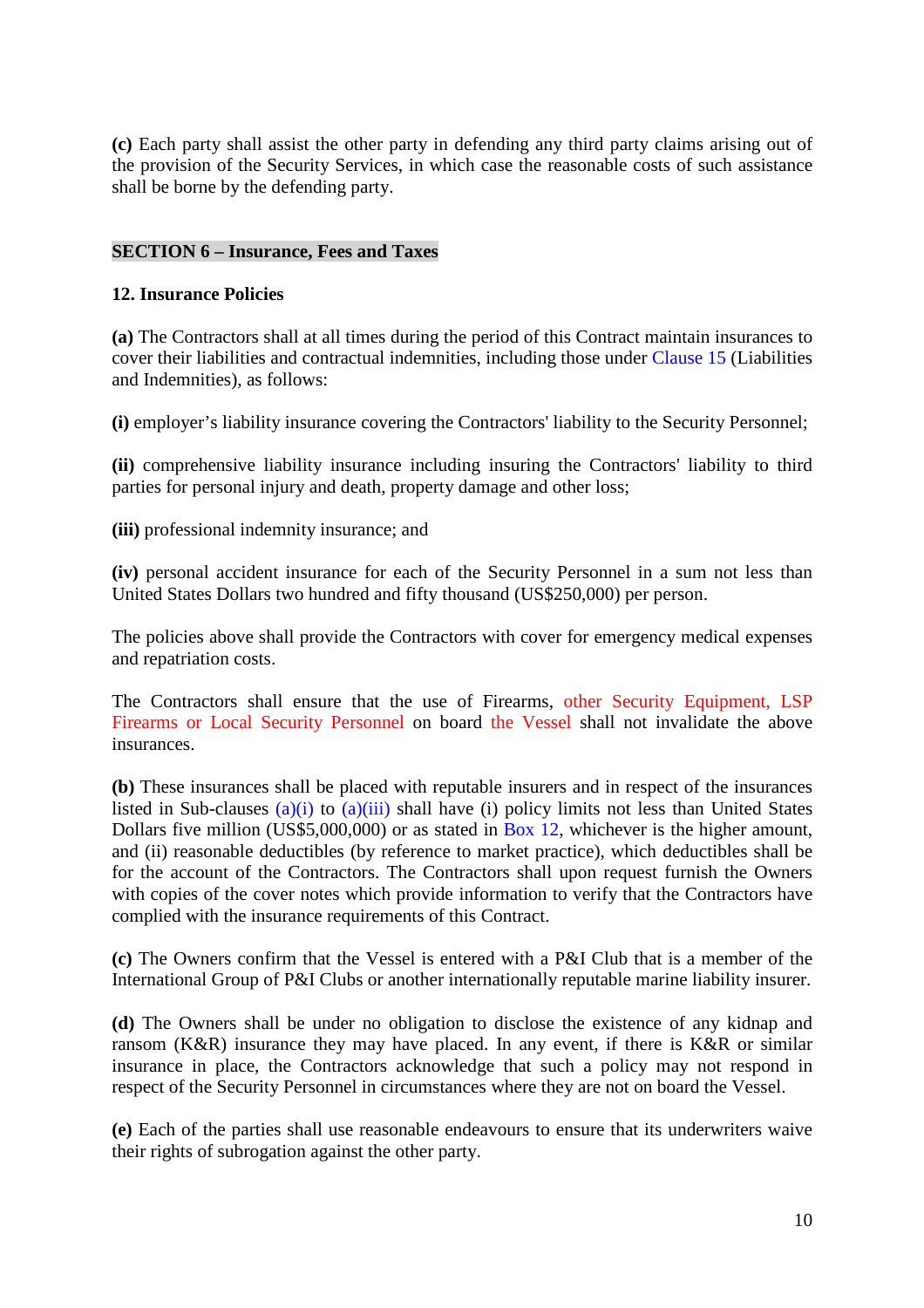**(f)** For purposes of this Clause 12 (Insurance Policies) rights extended to the Owners and Contractors shall be extended to the Owners' Group and Contractors' Group respectively (as such expressions are defined in Subclauses  $15(a)(i)$  and  $15(a)(ii)$  of Clause 15 (Liabilities and Indemnities)).

### **13. Fees and Expenses**

**(a)** In consideration of the Security Services, the Owners shall pay the Contractors the daily rate for all the Security Personnel and Local Security Personnel or lump sum for the Transit in the currency and amount stated in Box 13 from the actual date and time of embarkation of the Security Personnel, Local Security Personnel, the Security Equipment and LSP Firearms until the actual date and time of their disembarkation.

**(b)** The Owners shall pay the Contractors the Mobilisation Fee, if any, on the signing of this Contract for a Single Transit and upon issuing the Instruction Notice in respect of Multiple Transits.

**(c)** The Contractors shall provide the Owners with invoices not more than thirty (30) days after Disembarkation specifying the fees due for the Security Services provided during the currency of any Instruction Notice or, as the case may be, this Contract.

**(d)** Save in respect of the Mobilisation Fee and any agreed advance payments, the Owners shall pay all invoices issued to them by the Contractors within twenty-one (21) days of the date of receipt of the invoice. If the Owners do not pay within twenty-one (21) days the Contractors shall have the right to issue a written notice of default and the Owners shall have a further seven (7) days in which to pay, failing which the Contractors shall have the right to suspend all or part of the Security Services and/or terminate this Contract in accordance with Clause 19 (Cancellation and Termination).

**(e)** The Owners shall make payment of each invoice by electronic transfer to the Contractors' bank account stated in Box 15.

**(f)** If the Contractors provide an invoice to the Owners which is disputed, the Owners shall 321 pay the Contractors the undisputed amount of such invoice on the due date and shall notify the Contractors in writing of any disputed amount as soon as practicable.

**(g)** If the Owners require the Contractors to perform services additional to those set out herein, both parties will agree in writing, prior to such services being provided, on the nature of the additional services to be provided and the additional fees to be paid by the Owner.

**(h)** If a daily rate is agreed and specified in Box 13, the rate shall be payable for each and every twenty-four (24) hour period and pro rata for each part day thereof that the Security Services are provided.

**(i)** If the Owners require the Embarkation Time to be re-scheduled for any reason, the Owners shall notify the Contractors in writing and the Embarkation Time will be rescheduled to the Owners' chosen time and date provided that: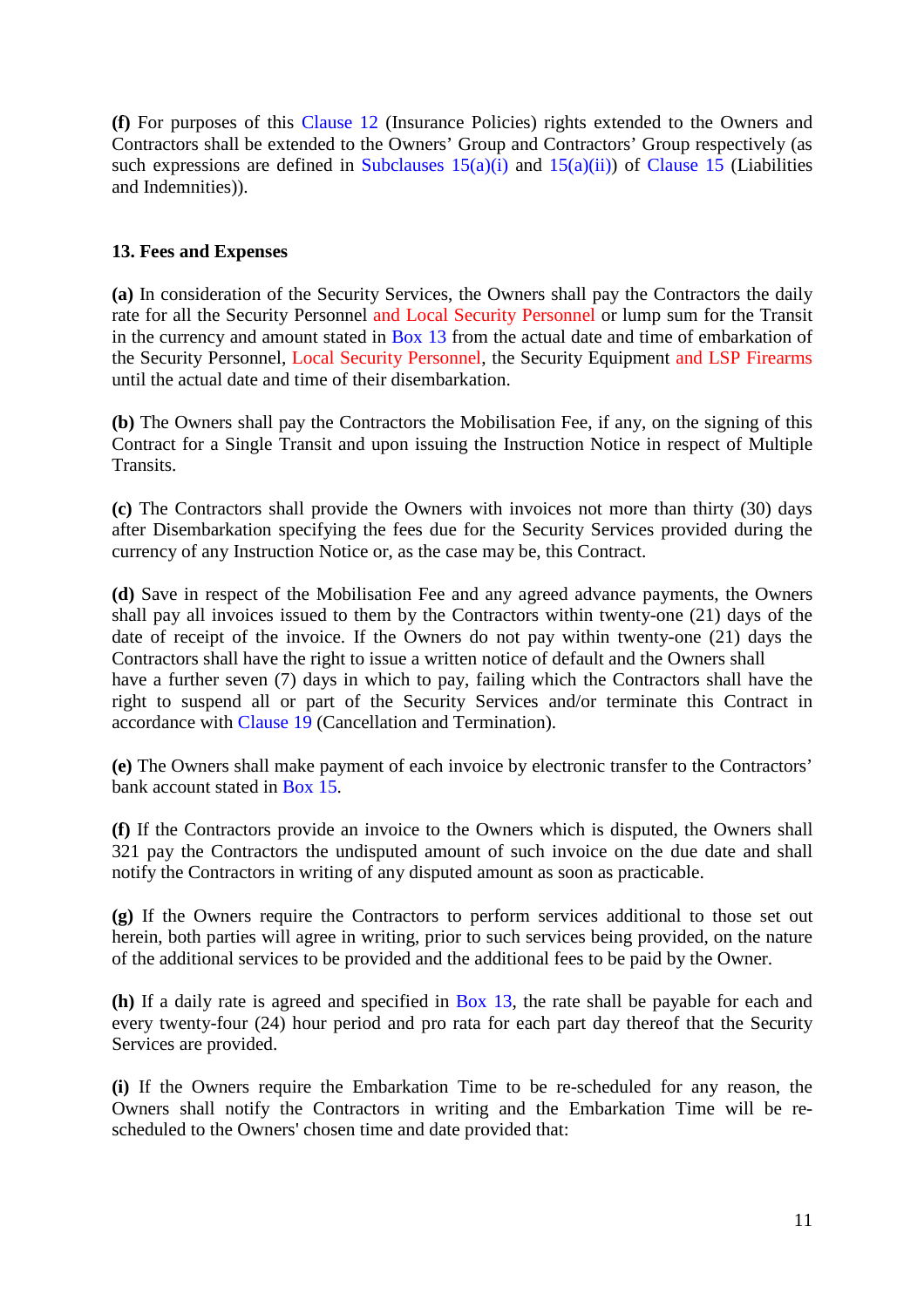**(i)** where the Owners give such notice at least forty-eight (48) hours before the original Embarkation Time, no financial penalty or additional fees will be incurred by the Owners and the daily rate will be payable from the re-scheduled Embarkation Time;

**(ii)** where the Owners give such notice less than forty-eight (48) hours before the original Embarkation Time, the daily rate will be payable from the original Embarkation Time.

**(j)** The standby rate specified in Box 16 is payable by the Owners to the Contractors for one period of twenty-four (24) hours after the date at which the Vessel arrives at the Disembarkation Point, in respect of demobilisation of the Security Personnel, Local Security Personnel, Security Equipment and LSP Firearms.

**(k)** If the Vessel is hijacked and the hijackers have control of the Vessel then all daily payments will be suspended and liability on the part of the Owners to pay the daily rate shall cease.

**(l)** Save where a lump sum has been agreed, the Owners shall reimburse the Contractors for any additional costs, expenses and/or disbursements, including but not limited to transport and accommodation charges, incurred by the Contractors with the agreement of the Owners and accompanied by supporting documentation.

## **14. Taxes**

**(a)** Subject to Sub-clause (d), the Owners shall be responsible for the payment of all taxes, duties, levies, charges and contributions (and any interest or penalties thereon) imposed by law on the Owners' property or personnel (including, without limitation, the Vessel and Crew), whether or not they are calculated by reference to the wages, salaries, benefits or expenses and other remuneration paid directly or indirectly to persons engaged or employed by the Owners.

**(b)** The Contractors shall be responsible for the payment of all taxes, duties, levies, charges and contributions (and any interest or penalties thereon) imposed by law on the Contractors' equipment or personnel (including, without limitation, the Security Equipment and the Security Personnel), whether or not they are calculated by reference to the wages, salaries, benefits or expenses and other remuneration paid directly or indirectly to persons engaged or employed by the Contractors.

**(c)** Where any taxable supply for VAT (or equivalent indirect sales tax) purposes is made under the Contract by the Contractors to the Owners, the Owners shall, on receipt of a valid VAT invoice from the Contractors, pay to the Contractors such additional amounts in respect of VAT as are chargeable on the supply of the Security Services at the same time as payment is due for the supply of the Security Services.

**(d)** Withholding taxes shall be for the Contractors' account. Any amounts paid by the Owners to the Contractors hereunder shall be net of any withholding taxes required to be deducted from such amounts by relevant taxation authorities, in which case the Owners shall supply the Contractors with a certificate from the relevant taxation authorities that such withholding taxes have been paid. The Owners shall take reasonable steps to make all relevant information and documentation available to the Contractors to enable them to reduce or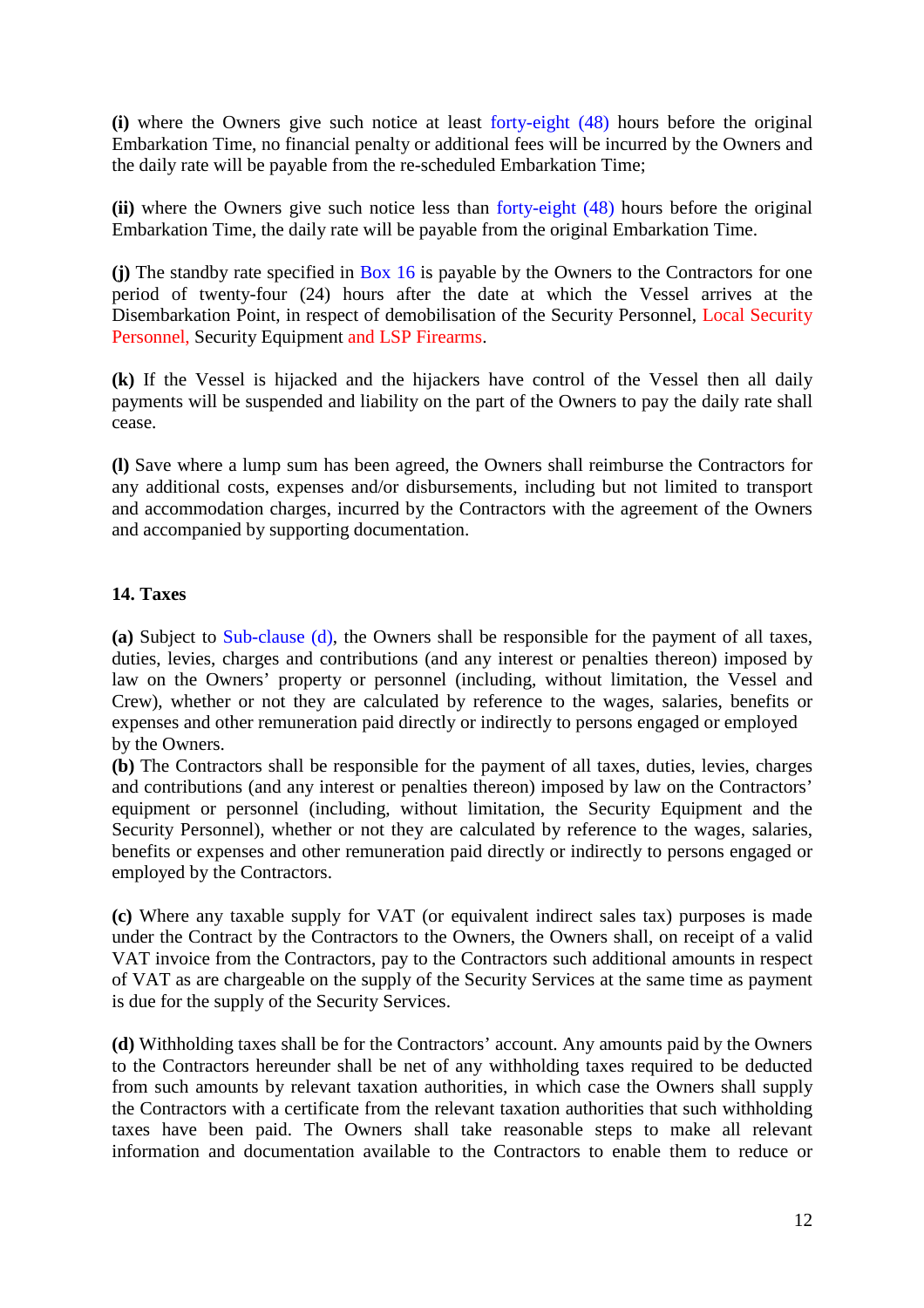eliminate any withholding taxes demanded by any taxation authority, or in recovering such withholding taxes.

# **SECTION 7 – Legal and Liabilities**

### **15. Liabilities and Indemnities**

**(a)** Definitions - For the purpose of this Clause:

**(i)** "Owners' Group" means the Owners, the registered owner of the Vessel (if not the Owners), and each of their subsidiaries and/or affiliate companies, employees, directors, officers, agents and insurers, the Crew, and any persons permitted by the Master to travel on board the Vessel (save for the Security Personnel).

**(ii)** "Contractors' Group" means the Contractors and their subsidiaries and/or affiliate companies, employees, sub-contracted personnel (including, without limitation, the Security Personnel and Local Security Personnel), directors, officers, agents and insurers.

### **(b)** Knock for Knock

### **(i)** Owners

The Owners' Group shall not be responsible for loss of or damage caused to or sustained by the property of the Contractors' Group (whether on board the Vessel or not) or incur any liability in respect of personal injury, illness or death of any individual member of the Contractors' Group (whether on board the Vessel or not) arising out of or in any way connected with the performance of this Contract, even if such loss, damage, injury or death is caused wholly or partially by (i) the act, neglect or default of the Owners' Group and/or (ii) the unseaworthiness of the Vessel. The Contractors expressly agree and undertake to hold harmless, defend, indemnify and waive all rights of recourse against the Owners' Group from and against any and all claims, demands, liabilities or causes of action of any kind or character, made by or available to any person or party, for injury to, illness or death of any of the Contractors' Group, or for damage to or loss of property (except cargo) owned by or in the possession of, the Contractors' Group.

### **(ii)** Contractors

The Contractors' Group shall not be responsible for loss of or damage caused to or sustained by the property of the Owners' Group (including, without limitation, the Vessel) or incur any liability in respect of personal injury, illness or death of any individual member of the Owners' Group (whether on board the Vessel or not) arising out of or in any way connected with the performance of this Contract, even if such loss, damage, injury or death is caused wholly or partially by the act, neglect or default of the Contractors' Group. The Owners expressly agree and undertake to hold harmless, defend, indemnify and waive all rights of recourse against the Contractors' Group from and against any and all claims, demands, liabilities or causes of action of any kind or character, made by or available to any person or party, for injury to, illness or death of any of the Owners' Group, or for damage to or loss of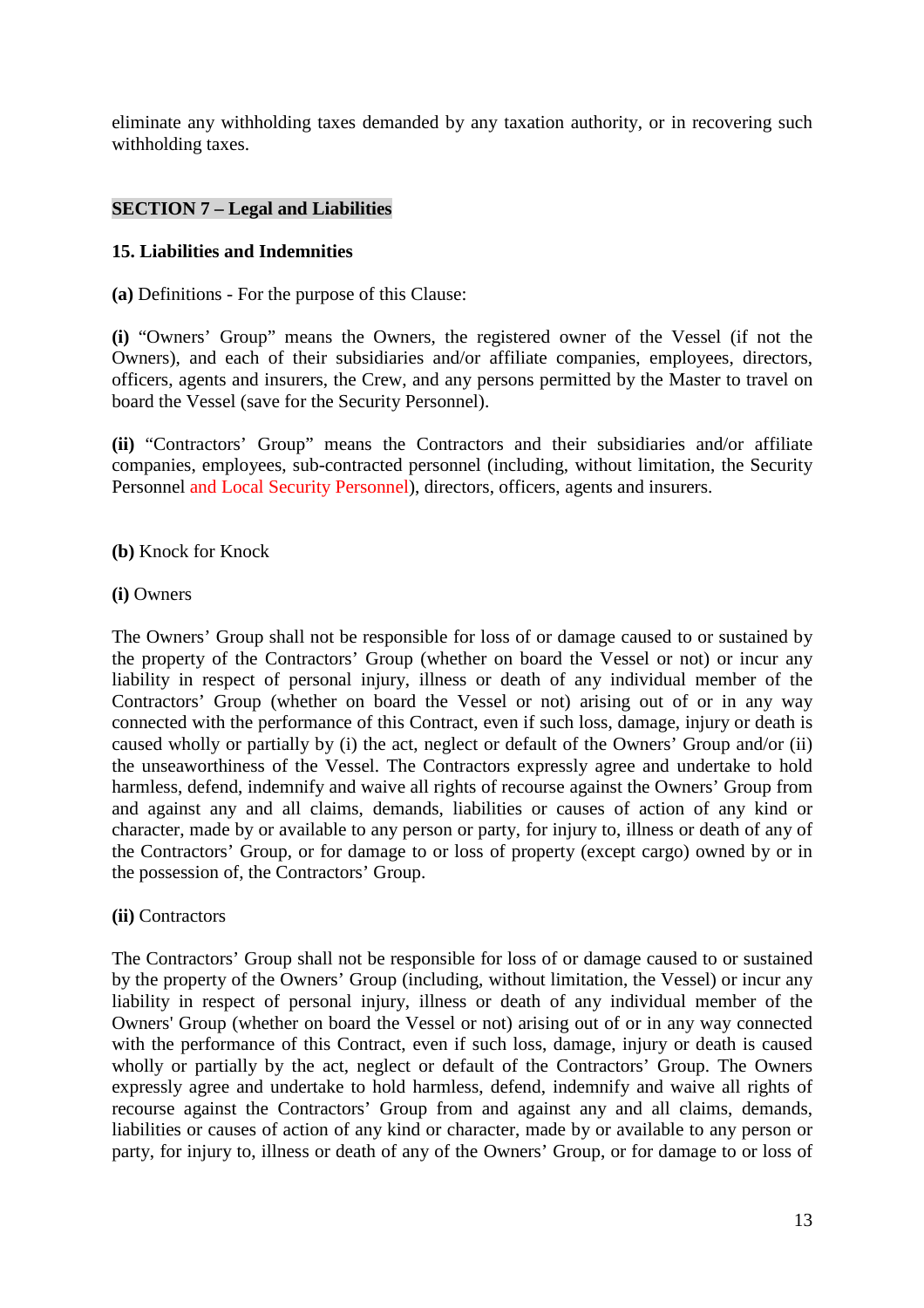property (except cargo, unless owned by Owners' Group) owned by or in the possession of, the Owners' Group.

**(c)** Third party liability

**(i)** The Contractors expressly agree to hold harmless, defend, indemnify and waive all rights of recourse against the Owners' Group from and against any and all claims, demands, liabilities, costs or causes of action of any kind, made by or available to any third party (including, without limitation, governmental authorities) arising out of any unlawful and/or negligent act or omission by the Contractors' Group in the performance of this Contract save to the extent of the Owners' own negligence.

**(ii)** The Owners expressly agree to hold harmless, defend, indemnify and waive all rights of recourse against the Contractors' Group from and against any and all claims, demands, liabilities, costs or causes of action of any kind, made by or available to any third party (including, without limitation, governmental authorities) arising out of any unlawful and/or negligent act or omission by the Owners' Group in the performance of this Contract save to the extent of the Contractors' own negligence.

**(iii)** Notwithstanding any other Clause of this Contract save for Sub-clause (d) below, the Owners' Group shall be indemnified by the Contractors for all claims, liabilities, losses, liabilities to Crew and third parties (including costs, expenses and fines) whatsoever and howsoever arising out of or in connection with the accidental and/or negligent discharge of any Firearms by the Security Personnel or LSP Firearms by Local Security Personnel.

**(iv)** Each party shall give notice to the other party as soon as practicable of any circumstances of which they become aware during the period of the Contract which may give rise to a loss or a claim against the other party. The party from whom the indemnity is being sought shall cooperate fully with the other party and shall have the right, subject to the other party's agreement, to take over the claim including defending and settling, as appropriate, any liability for which the indemnifying party would be liable to indemnify the other party.

**(d)** Limitation of liability

Unless otherwise agreed, the liability of each party to the other for any loss, damage, liability or indemnity under this Contract shall be limited to United States Dollars five million (US\$5,000,000) or as stated in Box 12, whichever is the higher amount, without prejudice to the right of the Owners' Group to limit their liability under any applicable national law or international convention.

**(e)** Neither the Owners nor the Contractors shall be liable to the other party for:

**(i)** any loss of profit, loss of use or loss of production whatsoever and whether arising directly or indirectly from the performance or non-performance of this Contract, and whether or not the same is due to negligence or any other fault on the part of either party, their servants or agents; or

**(ii)** any consequential loss or damage for any reason whatsoever, whether or not the same is due to any breach of contract, negligence or any other fault on the part of either party, their servants or agents.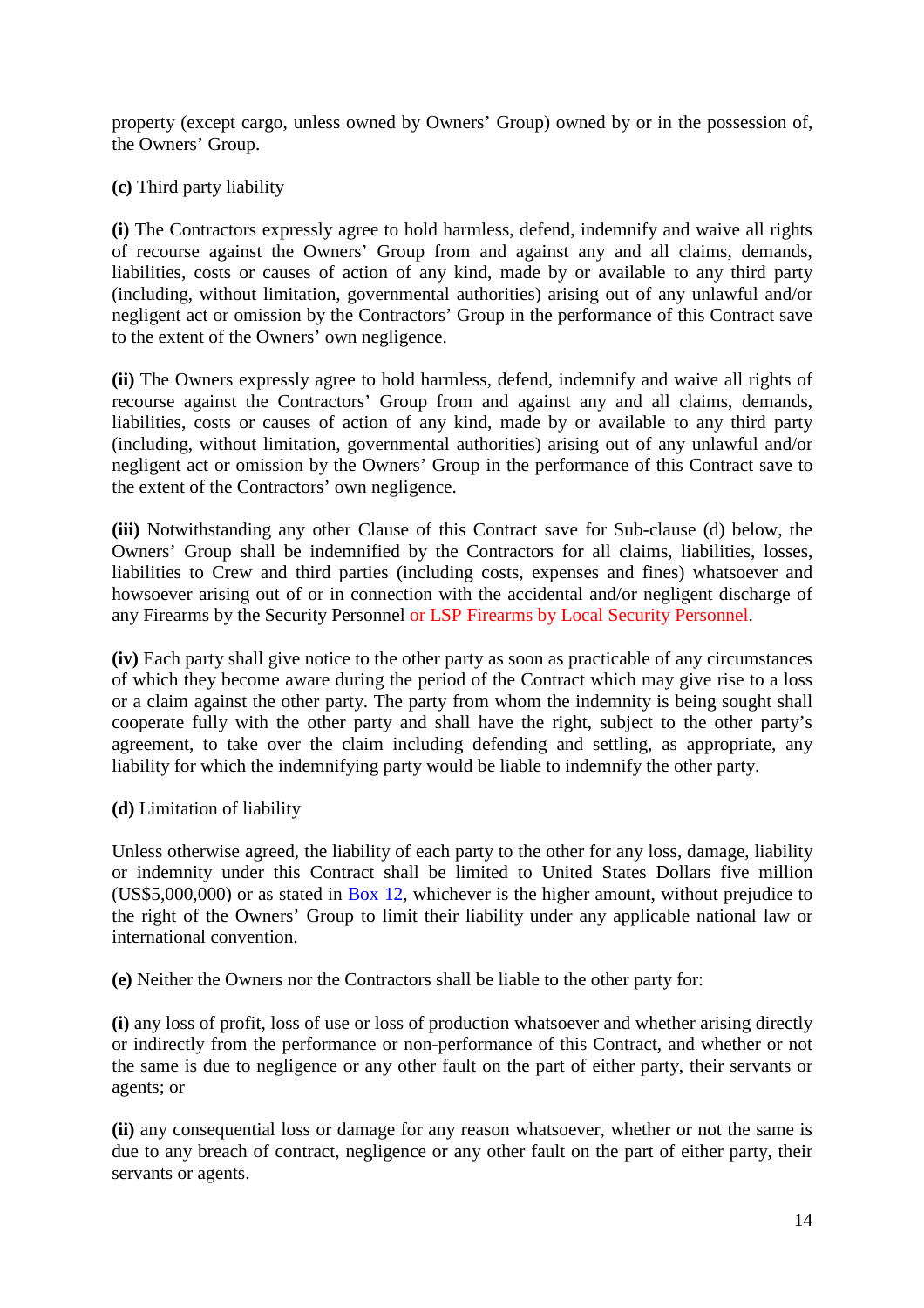### **16. Security Personnel Liability**

None of the Security Personnel or Local Security Personnel shall in any circumstances whatsoever be under any personal liability whatsoever to the Owners for any loss, damage or delay of whatsoever kind arising or resulting directly or indirectly from any act, neglect or default on his part while acting in the course of or in connection with his employment and, without prejudice to the generality of the foregoing provisions in this Clause, every exemption, limitation, condition and liberty herein contained and every right, exemption from liability, defence and immunity of whatsoever nature applicable to the Contractors or to which the Contractors are entitled hereunder shall also be available and shall extend to protect each of the Security Personnel and Local Security Personnel acting as aforesaid and for the purpose of all the foregoing provisions of this Clause the Contractors are or shall be deemed to be acting as agent or trustee on behalf of and for the benefit of all persons who are or might be his servants or agents from time to time (including sub-contractors as aforesaid) and all such persons shall to this extent be or be deemed to be parties to this Contract.

### **17. Security Personnel – Waiver**

The Contractors undertake to procure from each member of the Security Personnel and to use their best endeavours to procure from each member of the Local Security Personnel, prior to their boarding the Vessel, individual waivers in substantively the form attached to this Contract in Annex D (Individual Waiver).

### **18. Delay**

**(a)** The Contractors shall use their best endeavours to avoid delays in embarkation and/or disembarkation of the Security Personnel and Security Equipment, Local Security Personnel and LSP Firearms but shall not be responsible for the first twenty-four (24) hours of any delay, prior to the actual time and date of embarkation/disembarkation.

**(b)** In the event of adverse weather conditions as a result of which the duration of the Security Services is extended, any additional time required for the completion of the Security Services will be payable at the daily rate stated in Box 13.

### **19. Cancellation and Termination**

### **(a)** Pre-Transit cancellation

If an embarkation of Security Personnel and/or Security Equipment and/or Local Security Personnel and LSP Firearms in respect of any Transit is delayed by more than twenty-four (24) hours for any reason whatsoever other than Owners' default, the Owners shall be entitled to cancel the Transit forthwith.

If a Transit is cancelled by the Owners, other than by reason of delay above, the Owners shall pay to the Contractors: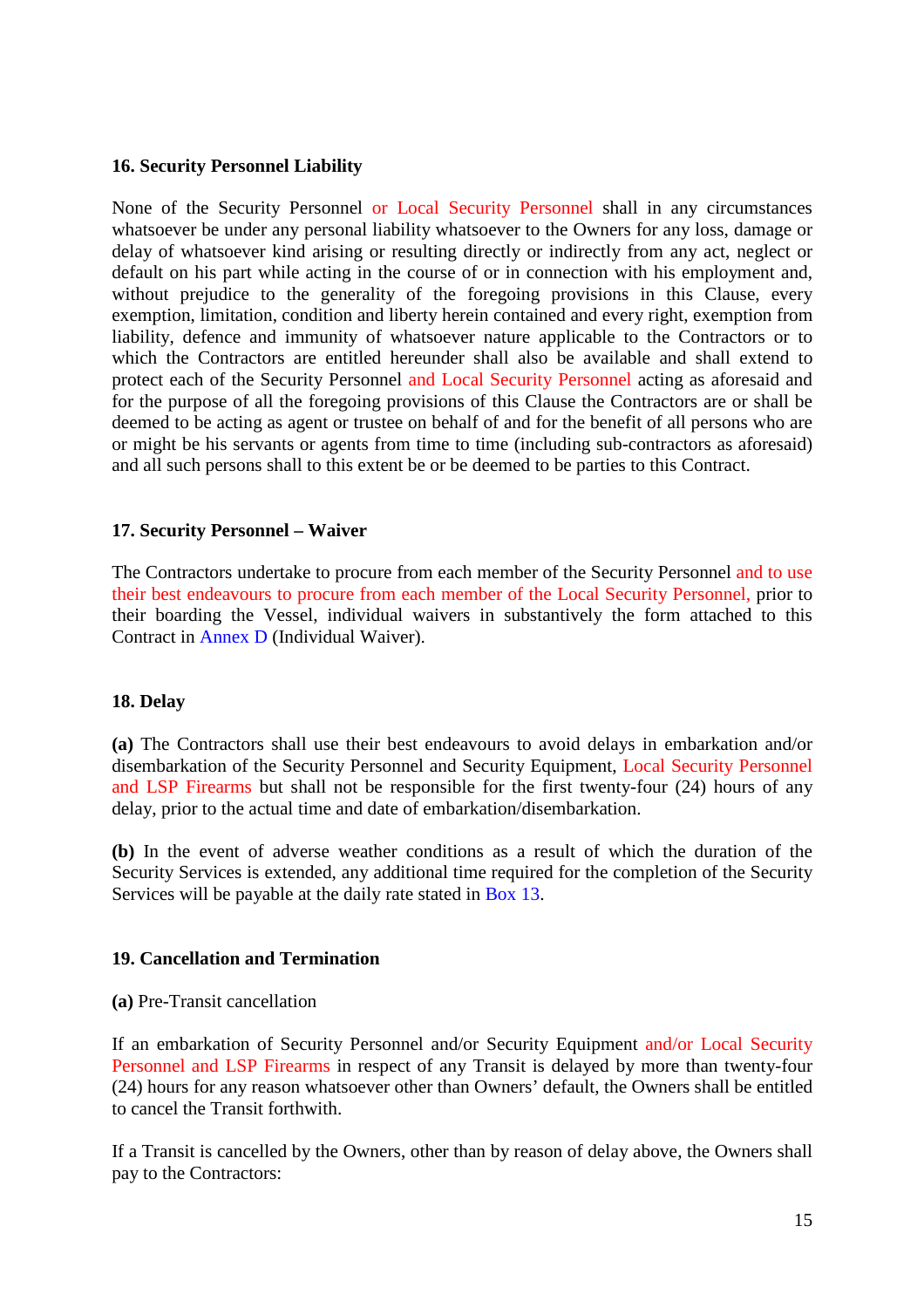**(i)** on cancellation with less than seventy two (72) hours' notice, ten per cent (10%) of the fees for the estimated Transit period at the daily rate/lump sum (unless otherwise stated in Box 17) in addition to the Mobilisation Fee;

**(ii)** on cancellation with less than forty-eight (48) hours' notice, thirty per cent (30%) of the fees for the estimated Transit period at the daily rate/lump sum (unless otherwise stated in Box 17) in addition to the Mobilisation Fee; or

**(iii)** On cancellation with less than twenty-four (24) hours' notice, fifty per cent (470 50%) of the fees for the estimated Transit period at the daily rate/lump sum (unless otherwise stated in Box 17) in addition to the Mobilisation Fee.

### **(b)** Termination

**(i)** The Owners may terminate this Contract forthwith at any time by written notice if the Flag State either withdraws or does not in the first instance agree in writing to permit and give the Flag State authorisation or licence necessary for the Security Services provided under this Contract.

**(ii)** The Contractors may terminate this Contract forthwith at any time by written notice if any undisputed sums remain unpaid under the terms of this Contract for seven (7) days after receipt by the Owners of the Contractors' written notice of default in payment.

**(iii)** Either party may terminate this Contract forthwith by giving notice in writing to the other if the other party:

**(1)** is in material breach of its obligations under this Contract and, save as provided for breach of payments provided in Sub-clause  $(b)(ii)$  above, fails to remedy that breach (if remediable) within twenty-four (24) hours of receiving notice of such breach from the innocent party; or

**(2)** becomes bankrupt or insolvent, or has a receiving order made against it, or compound with its creditors, or being a corporation commences to be wound up (not being a members' voluntary winding up for the purpose of amalgamation or reconstruction) or carries on its business under a receiver for the benefit of its creditors or any of them. Under any of these circumstances the other party shall be at liberty to terminate this Contract forthwith by notice in writing to the party or to the receiver or liquidator or to any person in whom this Contract may become vested.

**(iv)** Upon termination of this Contract:

**(1)** the Owners shall pay any and all sums then due and payable by the Owners under the terms of this Contract; and

**(2)** the Contractors shall discontinue performance of the Security Services and disembark the Security Personnel and the Security Equipment, Local Security Personnel and LSP Firearms from the Vessel as soon as reasonably practicable and safe to do so and will otherwise comply with the Owners' reasonable instructions regarding such termination.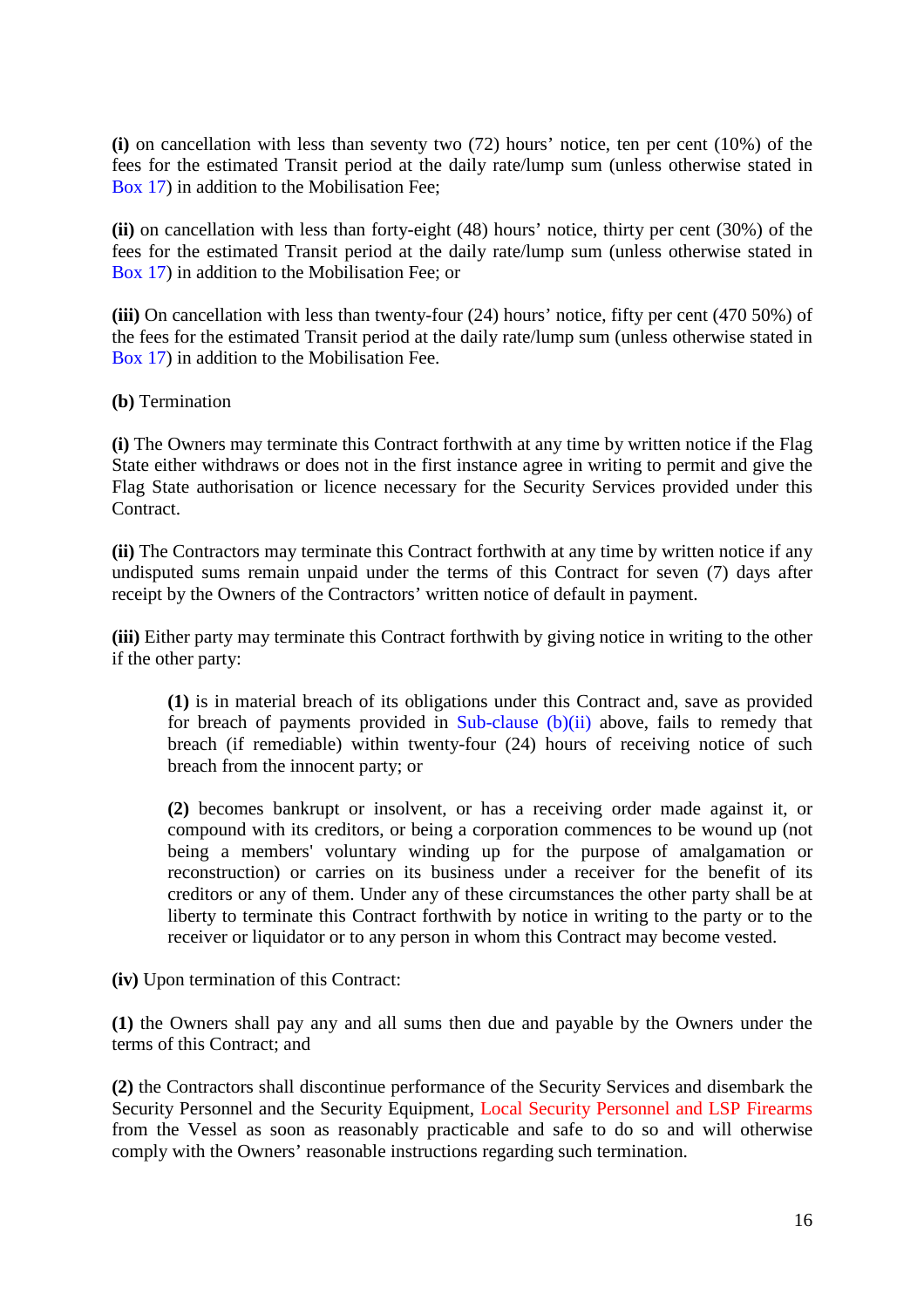**(c)** Clause 15 (Liabilities and Indemnities), Clause 16 (Security Personnel Liability), Clause 24 (Dispute Resolution) and Clause 27 (Confidentiality) shall survive the termination of this Contract.

**(d)** The right to terminate in this Clause is without prejudice to any other rights or remedies the party terminating the Contract may have in this Contract or by law.

### **20. Compliance with Laws and Regulations**

Each of the Parties shall not do or permit to be done anything which might cause any breach or infringement of national laws and international conventions including, without limitation, regulations of the Flag State and the places where the Vessel trades.

## **21. Health, Safety and Environmental Regulations**

Whilst on board the Vessel, the Contractors, the Security Personnel and Local Security Personnel shall comply with such of the Owners' health and safety requirements as the Owners may have notified to the Security Personnel.

# **22. Drug and Alcohol Policy**

The Security Personnel and Local Security Personnel shall not bring or consume alcohol or drugs on board the Vessel.

## **23. No Salvage**

The Contractors, the Security Personnel and Local Security Personnel hereby waive their rights to claim any award for salvage performed on the Vessel or life salvage.

## **24. Dispute Resolution**

**(a)** This Contract and any non-contractual obligations arising out of it shall be governed by and construed in accordance with English law and any dispute arising out of or in connection with this Contract shall be referred to arbitration in London in accordance with the Arbitration Act 1996 or any statutory modification or re-enactment thereof save to the extent necessary to give effect to the provisions of this Clause.

The arbitration shall be conducted in accordance with the London Maritime Arbitrators Association (LMAA) Terms current at the time when the arbitration proceedings are commenced.

The reference shall be to three arbitrators. A party wishing to refer a dispute to arbitration shall appoint its arbitrator and send notice of such appointment in writing to the other party requiring the other party to appoint its own arbitrator within fourteen (14) calendar days of that notice and stating that it will appoint its arbitrator as sole arbitrator unless the other party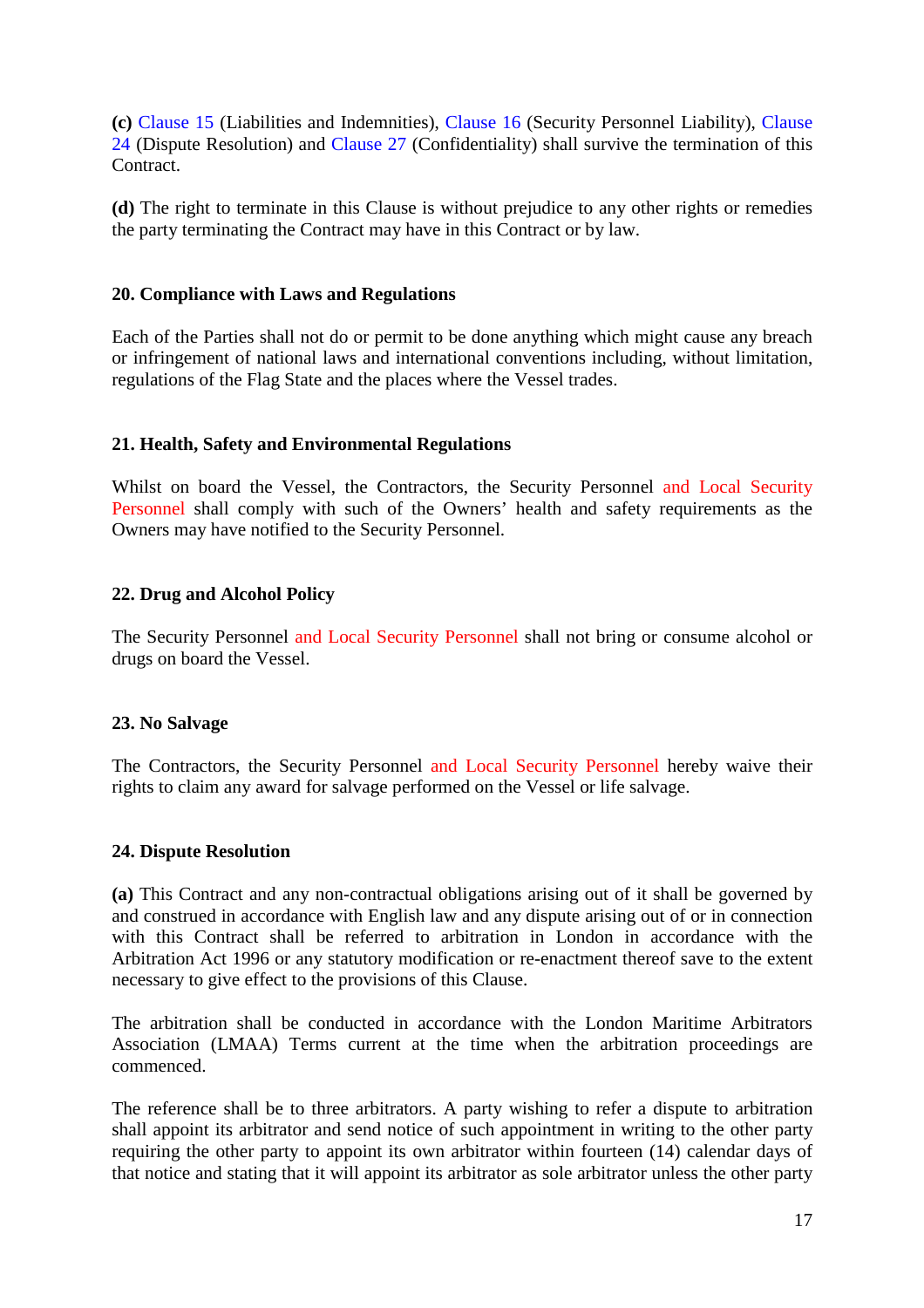appoints its own arbitrator and gives notice that it has done so within the fourteen (14) days specified. If the other party does not appoint its own arbitrator and give notice that it has done so within the fourteen (14) days specified, the party referring a dispute to arbitration may, without the requirement of any further prior notice to the other party, appoint its arbitrator as sole arbitrator and shall advise the other party accordingly. The award of a sole arbitrator shall be binding on both parties as if he had been appointed by Contract.

Nothing herein shall prevent the parties agreeing in writing to vary these provisions to provide for the appointment of a sole arbitrator.

In cases where neither the claim nor any counterclaim exceeds the sum of United States Dollars one hundred thousand (US\$100,000) (or such other sum as the parties may agree) the arbitration shall be conducted in accordance with the LMAA Small Claims Procedure current at the time when the arbitration proceedings are commenced.

**(b)** This Contract and any non-contractual obligations arising out of it shall be governed by and construed in accordance with Title 9 of the United States Code and the substantive law (not including the choice of law rules) of the State of New York and any dispute arising out of or in connection with this Contract shall be referred to three persons at New York, one to be appointed by each of the parties hereto, and the third by the two so chosen; their decision or that of any two of them shall be final, and for the purposes of enforcing any award, judgment may be entered on an award by any court of competent jurisdiction. The proceedings shall be conducted in accordance with the rules of the Society of Maritime Arbitrators, Inc.

In cases where neither the claim nor any counterclaim exceeds the sum of United States Dollars one hundred thousand (US\$100,000) (or such other sum as the parties may agree) the arbitration shall be conducted in accordance with the Shortened Arbitration Procedure of the Society of Maritime Arbitrators, Inc. current at the time when the arbitration proceedings are commenced.

**(c)** This Contract and any non-contractual obligations arising out of it shall be governed by and construed in accordance with the laws of the place mutually agreed by the parties and any dispute arising out of or in connection with this Contract shall be referred to arbitration at a mutually agreed place, subject to the procedures applicable there.

**(d)** Notwithstanding Sub-clauses (a), (b) or (c) above, the parties may agree at any time to refer to mediation any difference and/or dispute arising out of or in connection with this Contract.

**(i)** In the case of a dispute in respect of which arbitration has been commenced under Subclauses (a), (b) or (c) above, the following shall apply:

**(ii)** Either party may at any time and from time to time elect to refer the dispute or part of the dispute to mediation by service on the other party of a written notice (the "Mediation Notice") calling on the other party to agree to mediation.

**(iii)** The other party shall thereupon within fourteen (14) calendar days of receipt of the Mediation Notice confirm that they agree to mediation, in which case the parties shall thereafter agree a mediator within a further fourteen (14) calendar days, failing which on the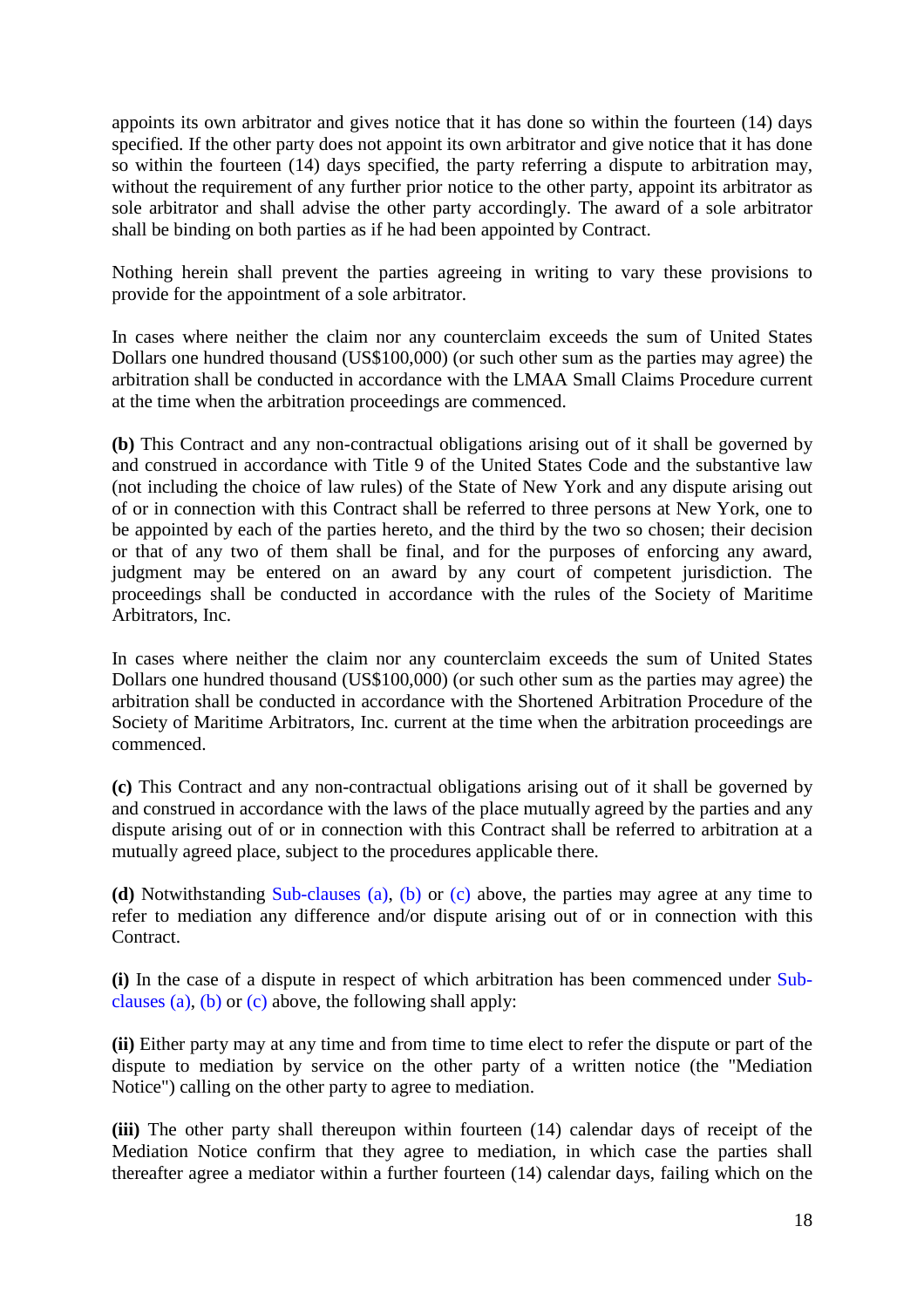application of either party a mediator will be appointed promptly by the Arbitration Tribunal ("the Tribunal") or such person as the Tribunal may designate for that purpose. The mediation shall be conducted in such place and in accordance with such procedure and on such terms as the parties may agree or, in the event of disagreement, as may be set by the mediator.

**(iv)** If the other party does not agree to mediate, that fact may be brought to the attention of the Tribunal and may be taken into account by the Tribunal when allocating the costs of the arbitration as between the parties.

**(v)** The mediation shall not affect the right of either party to seek such relief or take such steps as it considers necessary to protect its interest.

**(vi)** Either party may advise the Tribunal that they have agreed to mediation. The arbitration procedure shall continue during the conduct of the mediation but the Tribunal may take the mediation timetable into account when setting the timetable for steps in the arbitration.

**(vii)** Unless otherwise agreed or specified in the mediation terms, each party shall bear its own costs incurred in the mediation and the parties shall share equally the mediator's costs and expenses.

**(viii)** The mediation process shall be without prejudice and confidential and no information or documents disclosed during it shall be revealed to the Tribunal except to the extent that they are disclosable under the law and procedure governing the arbitration.

*(Note: The parties should be aware that the mediation process may not necessarily interrupt time limits.)* 

**(e)** If Box 19 in Part I is not appropriately filled in, Sub-clause (a) of this Clause shall apply. 588 *Note: Sub-clauses (a), (b) and (c) are alternatives; indicate alternative agreed in Box 19. Sub-clause (d) shall apply in all cases.* 

### **SECTION 8 – General**

### **25. Assignment**

Neither of the parties shall assign any of their rights under this Contract without the prior written consent of the other party, such consent not to be unreasonably withheld or delayed.

### **26. Notices**

Any party giving notice under this Contract shall ensure that it is effectively given and such notice shall be treated as received during the recipients' office hours. If such notice is sent outside the recipients' office hours it shall be treated as received during the recipients' next working day. For the purpose of giving notices the Owners' contact details are stated in Box 20 and the Contractors' contact details are stated in Box 21.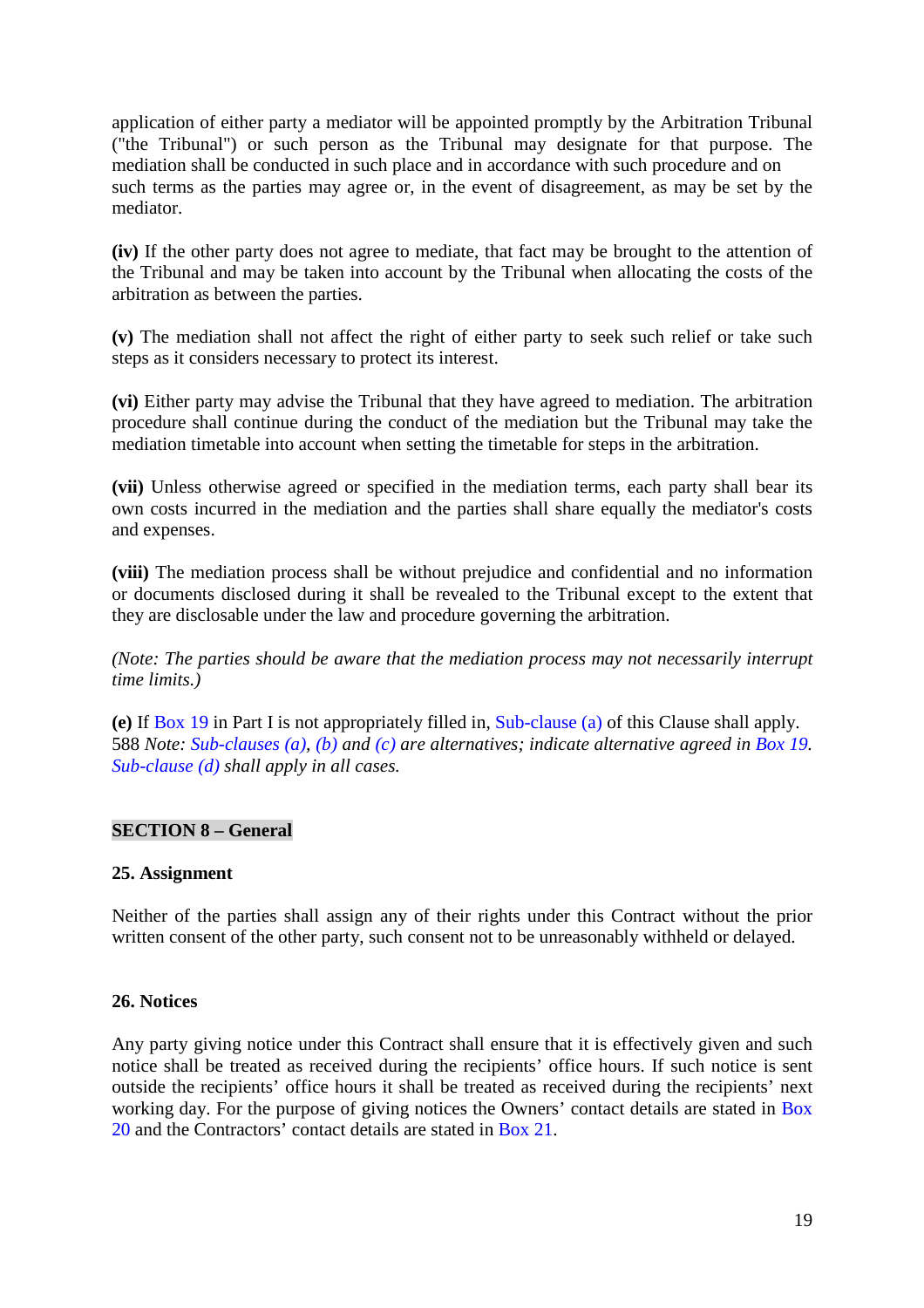## **27. Confidentiality**

**(a)** Neither the Owners nor the Contractors shall disclose to third parties any confidential information relating to pre contractual discussions and/or the terms and conditions of this Contract, except with the prior written consent of the other party, or to the extent required by law, or by a request of a Government or agency thereof.

**(b)** The parties shall take reasonable precautions to ensure that no unauthorised disclosure of confidential information takes place.

**(c)** If the Contractors or the Owners are uncertain as to whether information is confidential, the Contractors or the Owners (as the case may be) shall consult with the other party.

**(d)** Should the Contractors or the Owners be required by law to disclose confidential information, the disclosing party will notify the other party and shall disclose only the minimum confidential information required to satisfy legal requirements.

**(e)** Neither party shall comment upon nor discuss this Contract nor any incident related to it with the media without the permission of the other party.

**(f)** Information is not confidential for the purposes of this Clause if it was in the possession of the party prior to receipt from the Owners or the Contractors; becomes publicly available other than as a result of a breach of this Contract by one of the parties; or is lawfully received from a third party.

**(g)** This Clause shall survive termination of this Contract.

## **28. Third Party Rights**

Except to the extent provided in Clause 15 (Liabilities and Indemnities) and Cl. 16 (Security Personnel Liability), no third parties may enforce any term of this Contract.

## **29. Partial Validity**

If any provision of this Contract is or becomes or is held by any arbitrator or other competent body to be illegal, invalid or unenforceable in any respect under any law or jurisdiction, the provision shall be deemed to be amended to the extent necessary to avoid such illegality, invalidity or unenforceability, or, if such amendment is not possible, the provision shall be deemed to be deleted from this Contract to the extent of such illegality, invalidity or unenforceability, and the remaining provisions shall continue in full force and effect and shall not in any way be affected or impaired thereby.

### **30. Entire Contract**

This Contract constitutes the entire Contract between the parties and no promise, undertaking, representation, warranty or statement by either party prior to the date stated in Box 2 shall